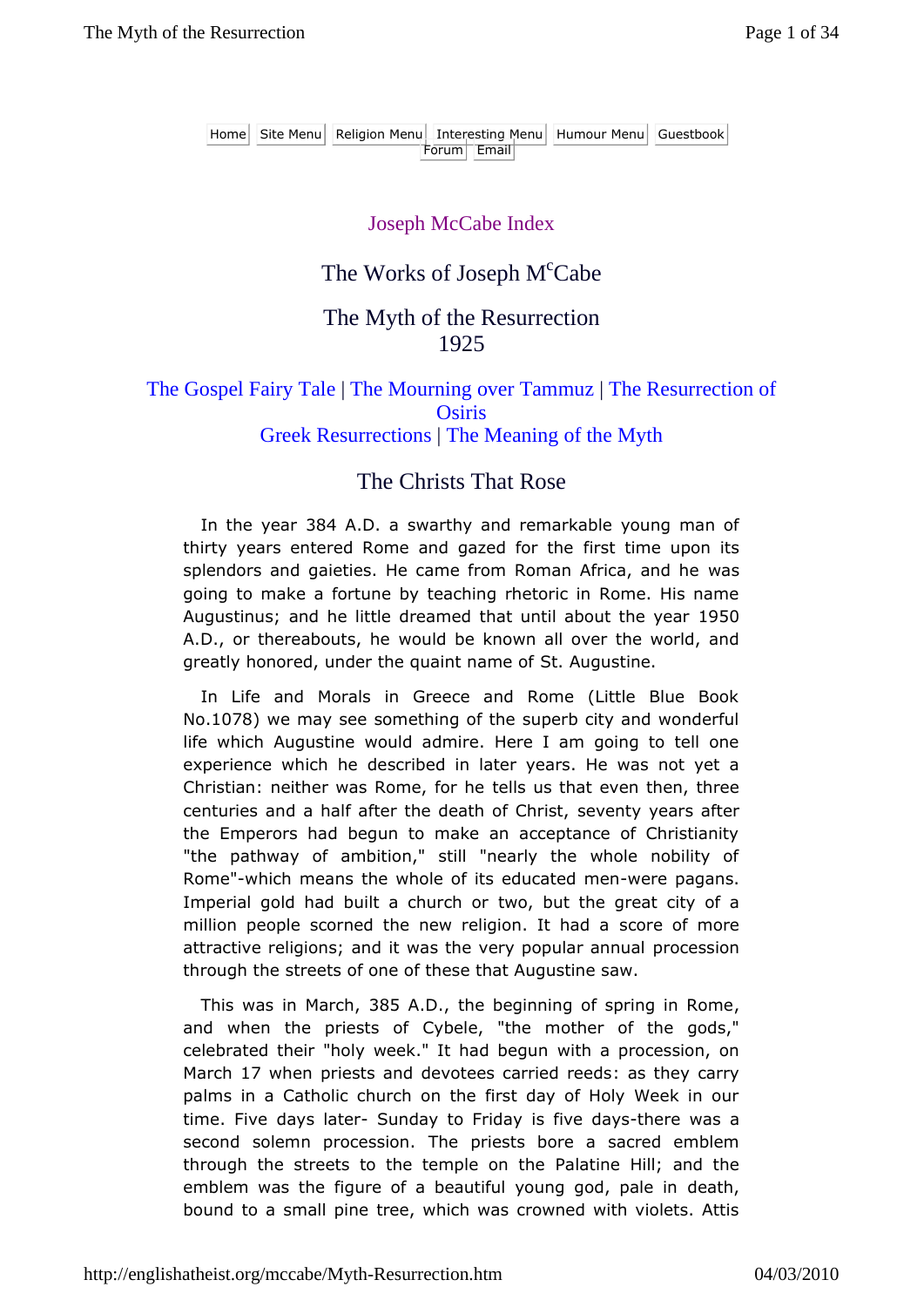was dead, and the procession went its way with ceremoni sadness.

The nextay was the "Day of Blood." Attis had bled, and hi priests and worshipe belemedstin the full ritual of the cult of Attis and Cybele, in the perasts the refrom their bodies the organs of manhood and held aloft stanceriinficgeread the mother and divine lover. Rome did not permitands; but priests worshipers gashed themselves arid made the blood flow; drums thunderend, howls of lamentation rose, and the eunuch priests rent their flowinatin blue as dead: the beautiful Attis.

And on the next day he rosed erad the was the Hilaria ("Day of Hilarity"), a very popular Rowman adels ttihvianings were lawful, because your heart rejoiced to know that Attis come to life again. Two days later was the part of the festiwhichQugustine assisted. The priests took the black stone (ph stone) with sidver head, which represented Cybele, for a ceremonious bath in the Altmey aetlurn through Rome, with horns blowing and drums throbbingrefro amiting, with while the two great hedges of Roman spectators supported t with aonrgy of sexual songs and jokes and embraces. The spiri love was bagain.

It was long years afterwards, when Augustine had become verysolemn and very sour and very puritanical bishop, that described thes regs. I need not reproduce his comments. But he hints that at the timedigheus life he saw in Rome made him lean to the Academic philosophype anofe Agnosticism). His mother Monica was a Christian, and shense usgiboth the her son with all the fire with which she had once sought a I But Augustine smiled disdainfully at the Chrosontean Church in

Although he does not say so explicitly, one reason for aversiomust have been the sight of these two Holy Weeks. In t same month aspalgeans the Christians opened a Holy Week with a palmbearing procession fiven days later they mourned before the figure of a pale young go"drealled stahay chanted), and two days later again they went into a frenzy rejoicing because he had risen from the dead. The one Holy was a fradurlama of the death and resurrection of love: the other was, at least in the ospiritual and ascetic drama. But Augustine would look from the **Attlies yonumigs** tree to the pale young Christ on his cross, from ressurrecttiom, to and wonder . . . Cybele and Attis were **agss** solder than

The modern American Christian who may in some audacio moment optelne opulent pages of Sir J. GoldeazBo's gh (especially vtoh learne Adonis, Attis, Osiris) and read about this ancient cult of a slaessuaned cted god, has at first a strange fluttering of the heart; then a heaseds with a forced laugh. This, he says, is "science." Guebebrige agale: sees in the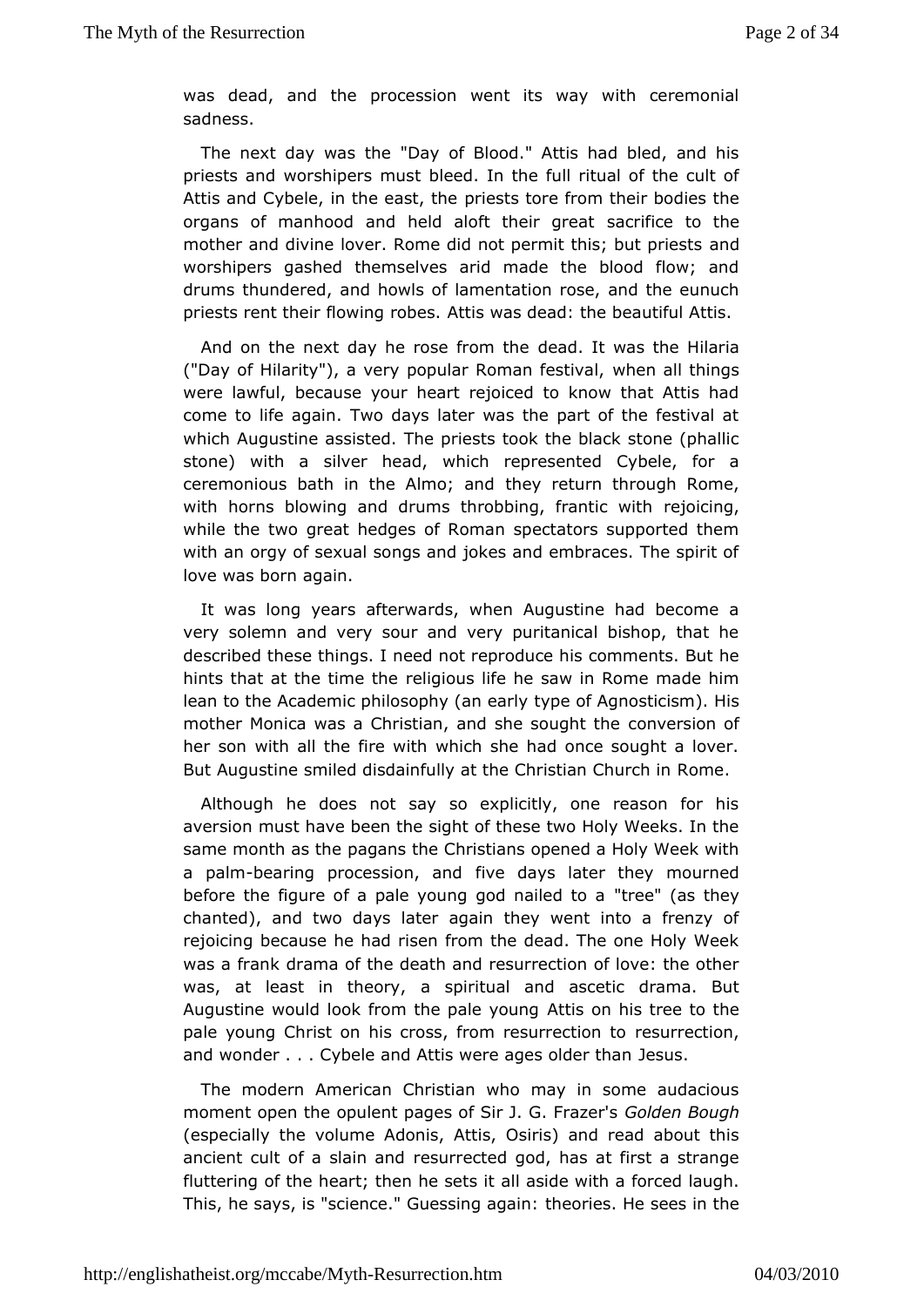footnotes a formidable list of authori $\hat{a}$ iles. The expandent and  $\hat{a}$ Latin and Arabic and German. He can't read-naotword of them evenif the books existed in the United States.

So I introduce the matther a unthority of one before whom the Christians must bow in silenceeaw A uhqiusstine Rome, in the yea3r85 just before paganism was fiercely ampolent secuted suppressed by the men who wrote pathetic books about t persecutions had ysuffered.

And there was in Rome about the same time another ve learned man to whose authority every Christian must bow, Jerome. In Ciosmmentary on ElzeSktieJerome sayls translate the Latin):

Hence as ccording to the pagan legend, the lover of Venus, most beautiful youthid itso have been slain, then raised to life again, in the month of Jumeel, they month of June by his name, and they have a solemn celebrearty oyne an, in the course of which his death is mourned by the women, and a wards his resurrection is chanted, and praised. (Migne editi  $Jero$  mewsork, svol  $X$   $X$   $V$   $co$   $18$   $2$ .)

Jerome, who spent a large part of Phisstline, ins speaking of the-the astwhole region of Palestine and Mesopotamainad the "most beautiful youth" is Tammuz. The goddess whom he "Vælmiss," in Roman fashion, is really the Babylonian Ishtar, the Astarthe eonfictheens and the Hebrews. Attis, to whom I have referred above, wand the slain resurrected god of the Phrygians:

"the Lord," as he was knownthoutepaatl of the earth, whether priests called him Tammuz or At Priaslestion right is in language "Adon." Even the Bible some times gives Adonai (r Adon''my lord") as a name for God; and the Greeks took it for proper name anedated the beautiful young god "Adonis," the lover of Venus, who died anguad nresery year.

And they were not surprised, becausentchtehyinghootight bringing the dead to life. Asclepios had brought so many dead tolife that the monarch of the world of the dead got jealous had him slaaimd, being a god, he in a sense rose from the dead Anyhow, other gods ofm Githecellogy had died and risen from the dead; and so, when this fascionfation holy it week came along to Greece from Syria, the women adotpeted de nerally

Thus in every land where Christianity spread the slain resurrected god, and the dramatic annual celebration of his andresurrection, were quite familiar. It was Tammuz all over plains Messopotamia, from Ur of the Chaldees to Jerusalem. was Attis all overegineen to the north and northwest of Palestine and through the old cP hibier maition contract of Palestine and Asia Minor. It was Adothis nimin GReemce,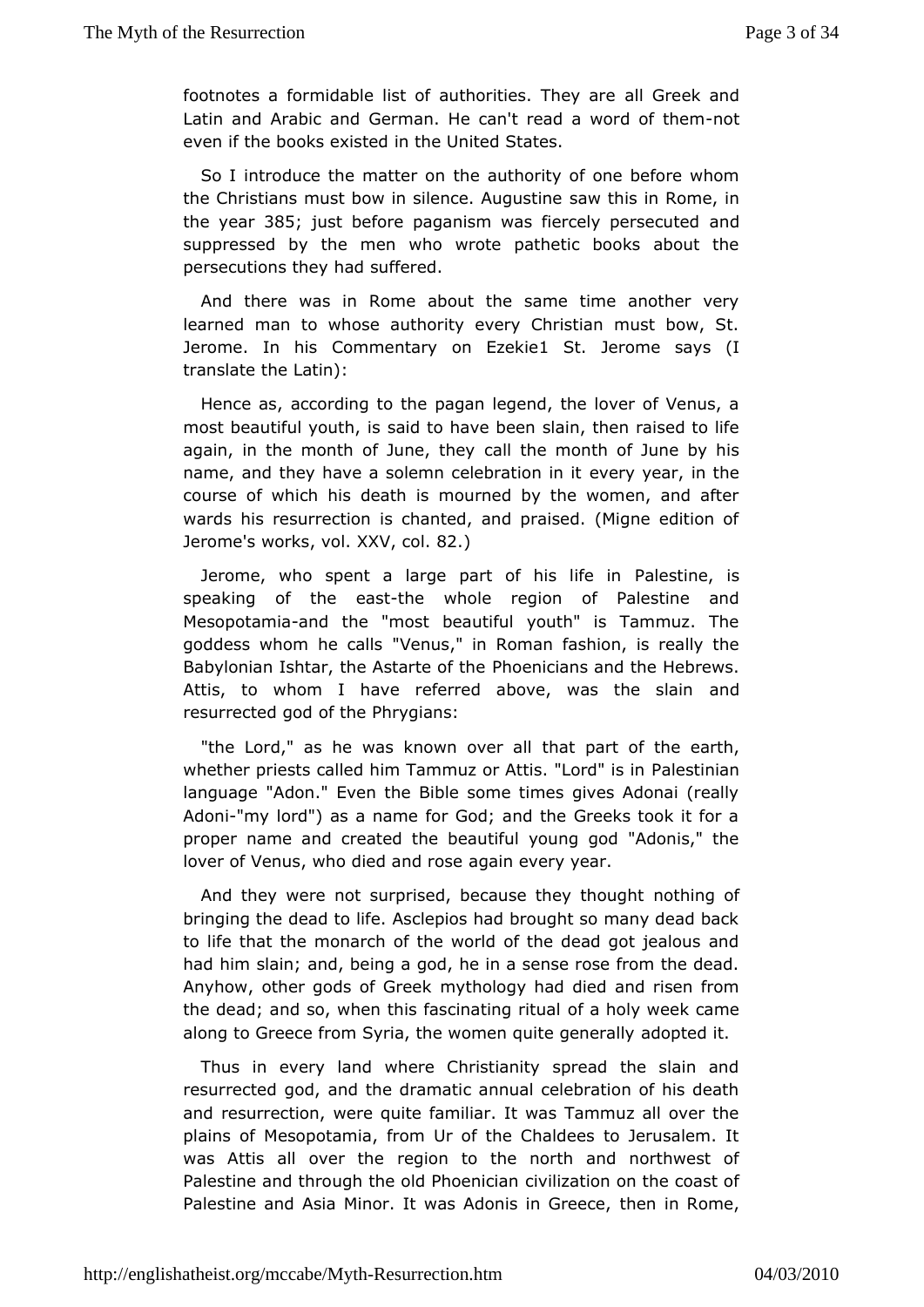and gradually all over t- ReomGarne cwoorld. We may be sure thatAugustine had seen it in Carthage before he went to Rom We may almost supposethe Romans took it with them to Spain and Gaul, if not Britain.

I may seem to have overlooked Egypt; but Egypt was precise the classic home  $m\acute{v}$  the metal and resurrected god. "I am the Resurrection and the metitedy is mepitome of what the  $E$ gyptians chanted for ages about th $\mathbf{\mathcal{Q}}$  sirigge athegoddige of the dead, one of the oldest and most reverble gods of Egypt. had been slain by "the powers of darkness" embodied in his w brothe $S$ , et. His sister and wife, Isis, had sought the fragments his body and the mether again. And he had arisen from the dead, and was enthronewdorthdtbe souls, to judge every man according to his works. The resulstreinstiwas of he basis of the Egyptian's firm hope of eternal life. fatives tyripe af the land along the Nile mourned for days over the arsdaying of Osir then rejoiced exceedingly over his resurrection.

You may nervosus y you may hope, that all this is really later than the death and resumfedeisous...Queer how my pen stumbles over that word. It wants alWCahyrsisttd; warmitde the explanation may be interesting, even instructive.

Fromforty to thirty years ago I was a monk of the Order of Francis, and we taweght never to pronounce the name "Jesus" except in prayer, and to bhoewad sum henever it was pronounced. If ever we saw it on a piece oabpoapter that lay we were reverently to burn the paper. Ten years stamped that deeply onmy nerves that even now, in my learned and blasphemous age, with the exploier eligion through the ages unfolded before my mind, I hesittaatuese ihtelevord Jesus. That is parable. Apply it to religious psycehlogogy sand the instinct and the sentiment of faith. All are the product of edu and environment.

You may, then, say impulsively, that *Sohmiesht bawn* the belief in the death and resurrection of Jesus got amongst pagameligions, and they borrowed it. Many desperate things h been said rby igious apologists, but I am not aware that any or of them ever said thw bull dehave to be very remarkably indifferent to the absurdity of his Asutogui**e**-minents.and Jerome lived in the fourth century, it is truenout neither the any other Christian Fathers dreamed of saying that the pagan borrowefdom Christianity. It took them all their time to defer their own church theomoharge of borrowing from the pagans. Every apologist has to meeceotrnthualt charge from Jews and pagans.

However, one must put asidæn atioten ace f these slain and resurrected gods being modeled on Jesus surditaiss ints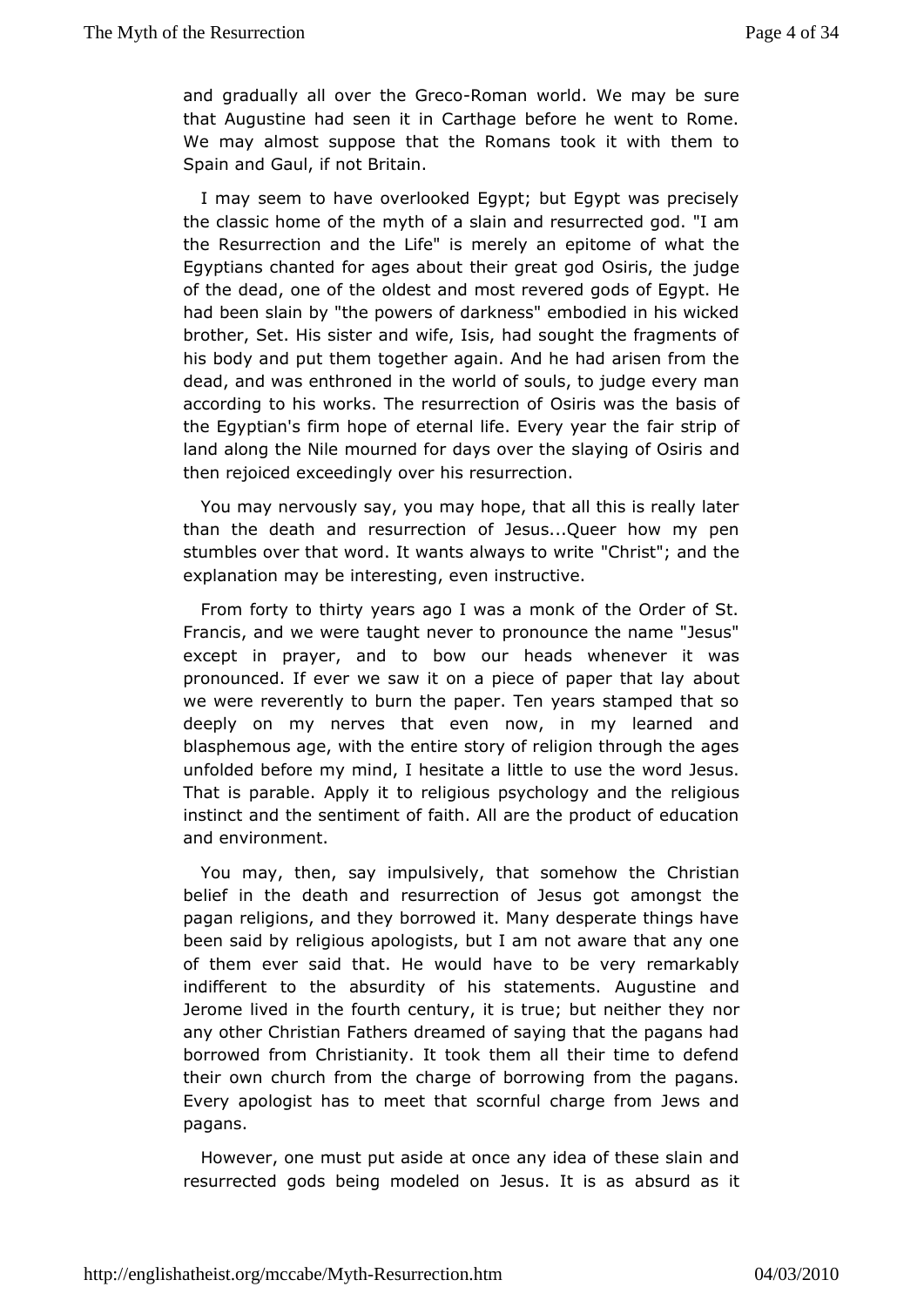would be to say that the biography of Julius Caesar was mo onthat of Napoleon!

Cyril (Bishop) of Alexandria refers to asseote aby ation ancient date. It never occurs to him that the pagans borrowe  $HessaysCommentary on$  I,  $sla_isib$ 

The Greeks invented a solewhind by threy mourned with Venus for the death of Adonis, and theen oat fee ow the dnto they found returning from the under world him whom they sou and this ridiculous ceremony took place in the temples Alexandria down to otwime.wn

A much earlier Father of the Church was Firmicus Maternus moststupid man who ever wrote a valuable book. The book called The Errors Porfoft the Religions, and it is a treasury of the pagan beliefs and cewenmod it the Church Christianized. Firmicus cheerfully concluded that the dewible had added the world these legends in advance so as to spoil C three ciraanity es of when it came. So all the early Christians thought. He says (C of the Egyptians:

They have in a temple an image of Osintihsis but hiereyd, and honor with an annual lamentation. They shave their heads ..  $be$ atheir breasts. And when they have done this for a few day they pretend theth have found the fragments of the torn body (of Osiris), and they It the ias got been fand rejoice.

So a modern Chinese student might whistew bootheeritory mother after seeing the Holy Week ceremonies in some Catl church of the United States today! And notice that Alexandri two slain anedurrected gods. Cyril has told us, above, of th worship there of Adonians maurz. In fact, it had at least three (and most probably more) easnumumed tions, for the worship of the Persian god Mithra flourished etrhyewhee raselse; and the Mithraists, as Firmicus expressly tells the  $(1 \text{ will give})$ passage later), every year laid a statue of Mithra on a l mourned hdiesath, and then, in a blaze of candles, rejoiced at  $\parallel$ resurrection. A hed x and ria did not differ from the other cosmopolitan cities of the time. Rd meisthat Firmicus describes the Mithraist ceAenguastition e, doubtlaews sthat alsoand of the Adonis ceremony he says: "In most cities of eastAdonis is mourned as the husband of Venus and . . . wound is exhibited to pectators." I have to translate these passages from the Latin or Gover the mass religious writers do not seem anxious to put them mode of their followers. I use the famous Migne edition of the Fathers, the of thelearned Benedictine-wholonkast one time really were learned, and respondingly -biberal notice that the monastic editors, finding thoenssetant references to the deaths and resurrections of pagan gods, croman meeth tish a footnote: "This dramatic representation, in which a dweasd man (god)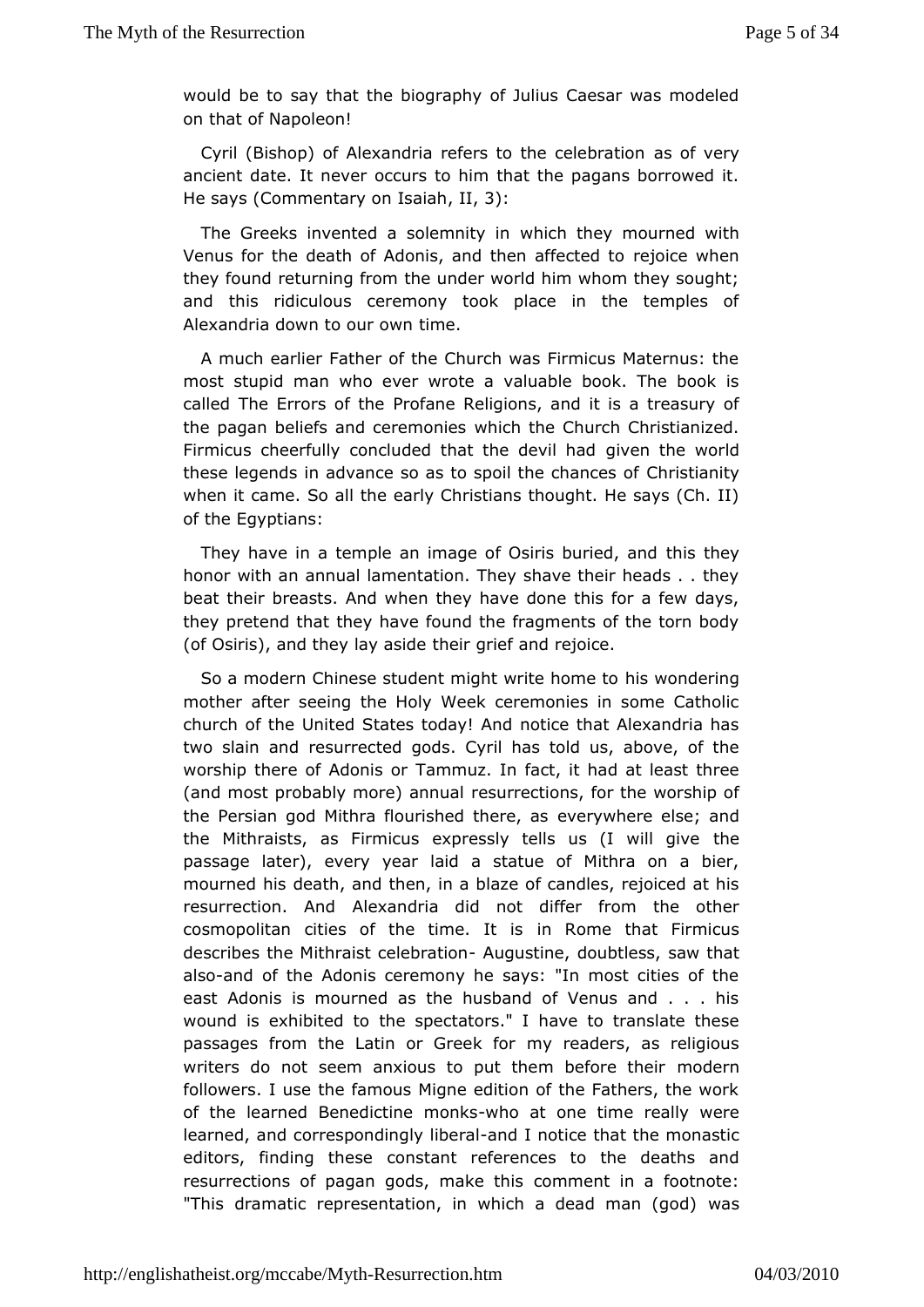mourned and was honored in the dark, with chanted lamentati until, thieghts being lit, the mourning turned to joy, we find different formas minost all the my's teoile  $\leq$  . 1032. Now, those "mysteries," Evahverthern, Babylonian, Phoenician, Persian, Phrygian, or Greek, go bæder eothængime of Christ. Plutarch, Linvertin Alcibiades," XS/pleb), king of the sailing of the Greek fleet for Syracu \$15 BnC.ths a yyse ar "It was an evil omen that the festival of Adonis fell in those Numbers of women bore images, like dead bodies, and held r funerals; and the hout med and chanted the solemn hymns." He wrote also a whole treatise younialme cult of Isis and Osiris.

But the Bible itself takes ush batik tho century. The passage I quoted from Jerome is in a choment demit ary on which we read  $\vert 14 \rangle$ : And behold there sat women weeping forTammuz." So several centuries before Christ the lamentat over Tammuz, tooblewed by jubilation over his resurrection, had spread from the dying feBrapbiy bon to Judea.

And there is much earlier referencewhinch hies Briabrleely noticed. The passage I quoted from Cyril of Alexandria is for his Commentary on Isaiah. The bishop has arrived at this  $obscure pass \& \& \& \& \n. 11-2$ :

Woe to the land shadowing with wings which ives sbeyond the of Ethiopia: That sendeth ambassadors by the sea, even in  $v \in S$ ofbulrushes upon the waters, saying: Go, ye swift messenger a natiosncattered and peeled, etc.

This is abominably mistranslateHde brown the at. If the reader cares to compare various translations of the Bible different languages, he will see that none of the transla understood plassage. But Cyril of Alexandria did. The Greel text of the prophet whisesheays plainly, "That sendeth hostages by the sea and letters of phapywas eampoon Cyril tells us what this means.

As I will show if to the chapter, the Egyptians said in their legend that the body offlo ased is to Byblus, on the coast of Syria, and Isis went there to reycidvervets the whole legend of Adbnwsill reproduce his woradnsd nlagthetriy identifies Adonis with Tammuz and even with Osiris. Then explain the tters of papyrus" in Isaiah, he tells us that eve year the "frien of senafs" (priestesses of Aphrodite) mourned at Byblus, and the women of "bleey dad dthe rivers of Ethiopia," the land (to translate the Hebore evertley) t "of the fluttering of the wings of birds," wrote a lettepuonitpapyausaft, and sent it out to sea. It was supposed to flotat to Byblus a inform the "friends of Venus" that her lover's body had been f and stcheir mourning turned into the joy of the resurrection.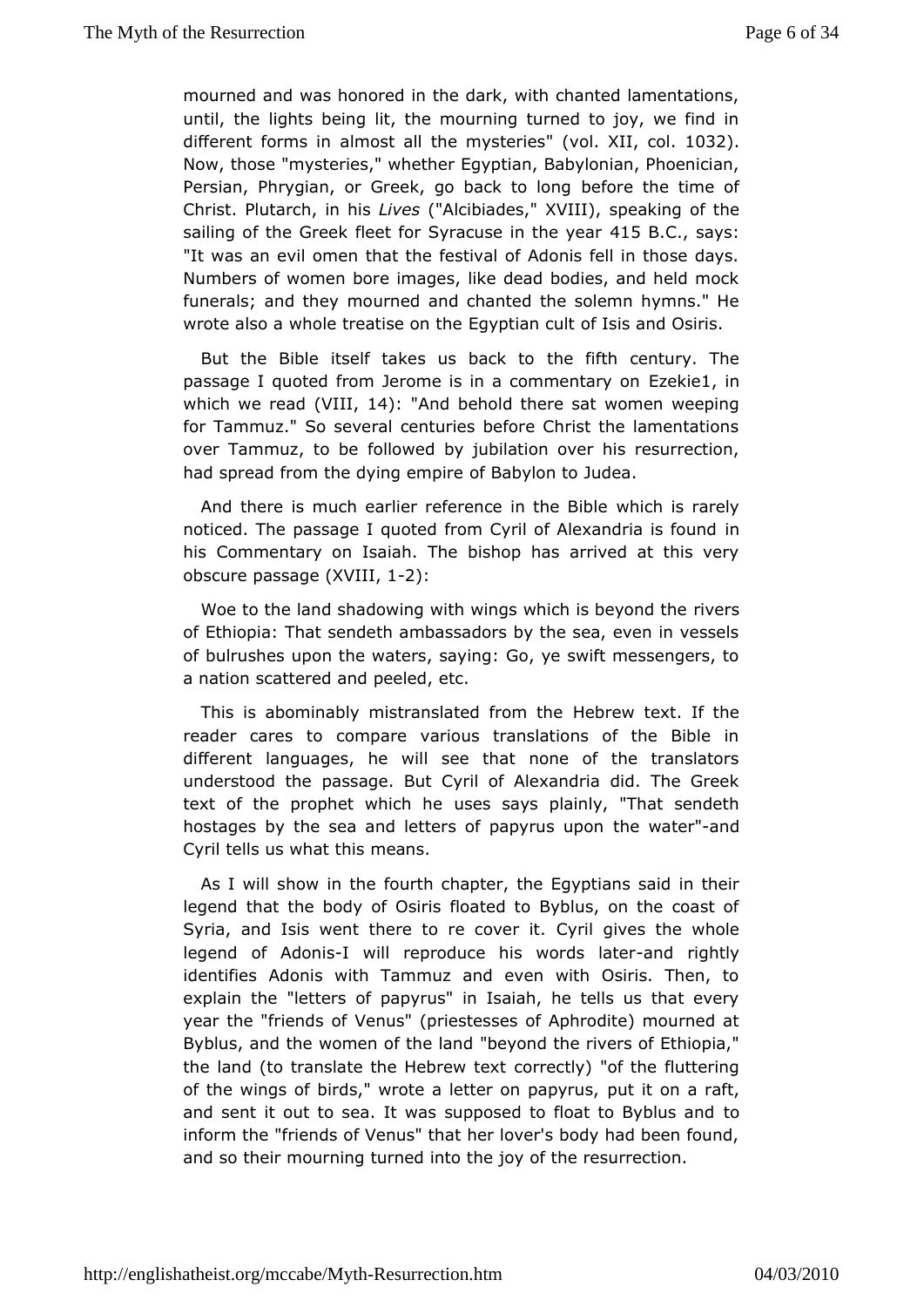Sir J. G. Frazerevidently been himself puzzled at this point He overlooks the imports and elismaiah and considers that the connection of OsiBiys blwisth Which is given in Plutarch) is a late addition to the legends h bot bolosy the name of the city of Aphrodite in Syria, but it is alwsord theorGreek "papyrus," the material on which the Egyptians wrote, so Fi thinkshat some Greek writer got confused between the two. If had carefully st**C**died of Alexandria, he would have realized how interesting the matstaeira-thise genuine prophet Isaiah, not the forger of the secphed ndsparts about the y  $\geq 0$ B.C., that in his time the womednamic cEnofyiptent that he means simply Egypt, and is confused aboutsethe ageography letter yearly to the priestesses of Byblus to turn their lament the deabh Adonis into the joy of resurrection. That is full bib authority ford the dhad resurrection celebrations of both Osiri and Tammuz seven hyedred before Jesus was born!

But to any properly informed poiboincathes berences are as superfluous as it would be to quote the manual function of Wilson for the Declaration of Indel  $\vec{\theta}$  and  $\vec{\theta}$  and  $\vec{\theta}$  and  $\vec{\theta}$ andthe annual celebrations were already hoary with antiqu when Isaiah and writter of Ezekee erred to them is we shall see presently. I haw ies gin the aduction to the old myths, on the authority of Christian windeb shim arely to prepare the reader for a candid examination of tthe myths of resurrection which we find in the New Testament.

# The Gospel Fairy Tale

It is not probable that one han idean out of one hundred thousand knows that centuries before Chheistimble of nations annually celebrated the death and resurrection of C Tammuz, Attis, Mithra, and other gods. Tell it to your neigh and he will ugh. That is, he will say, the "science" of comparat religion. But I whre tsee books in the hope that directly or indirectly, they will reach  $C$  harmistogianisming a full, serious, simple, and easily verified examinCaltiroistian tohreed in every aspect; and this aspect with which I nawedeal is one c most important, and to me most fascinating, aspects. So approach itlions on which any believer may accompany me.

What will he say? rSout, easy the early Christians did, that the devil inspired th@hpisetianations with these resurrection myths. That is, frankly, childish. th $W$ e eshidal search for, and probably find, the real roots of the mmindimofthe early the race. I take it that my religious reader will be puzzlec oughto have known these things before. Why cannot his writ and preachers canaddelly hem? All that I ask him to do for the moment is to make, with mecaaemudrexamination than he has ever made before of the evideaser for the in the New Testament.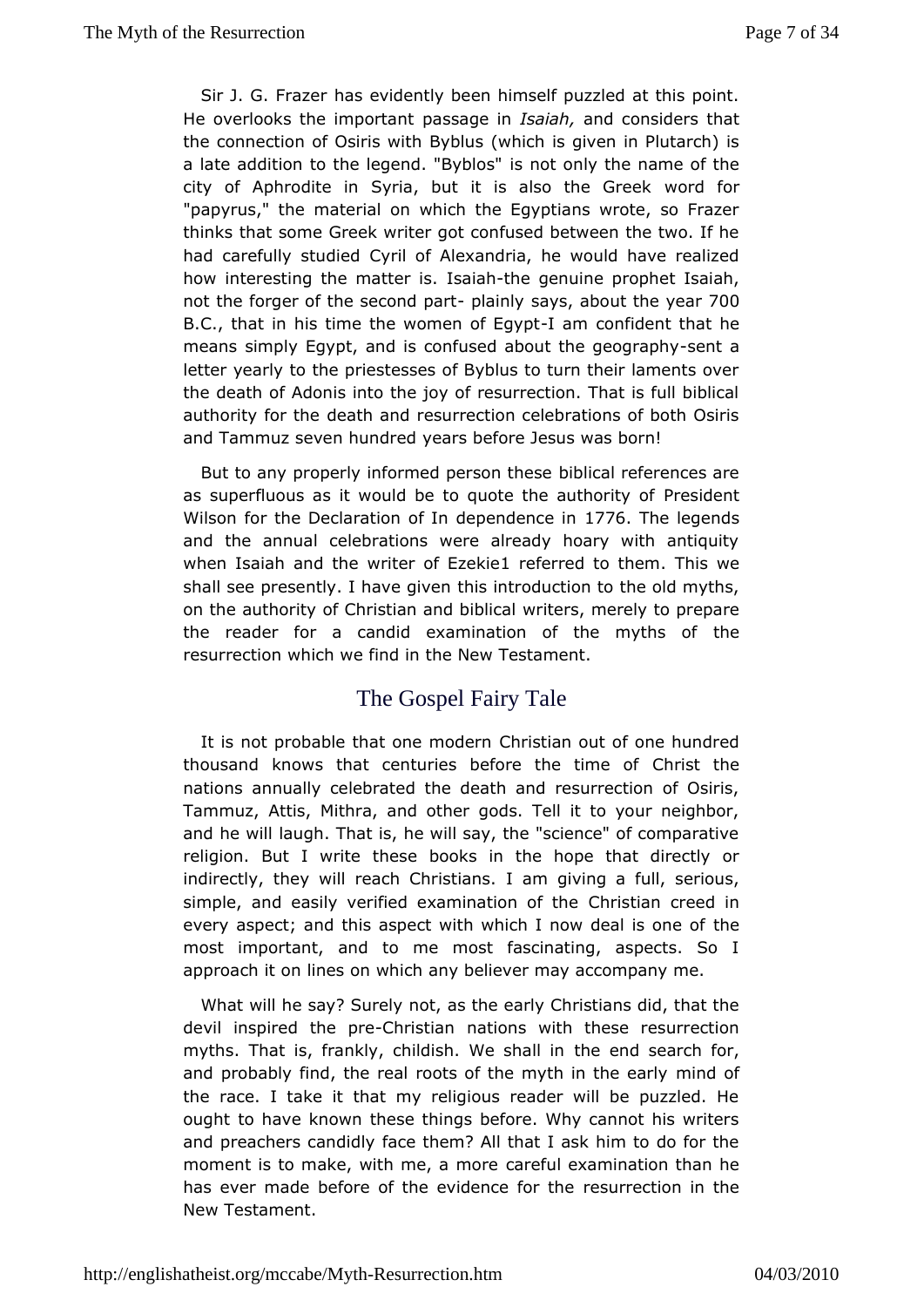There is a remarkable dbfetween ethe evidence for the virgin birth and that for the resurreheet ion as is unnues tthat the reader has seen Did Jesus Ever Live? (Little Blue Boo  $1084$  in which I discuss the age and resport and  $\boldsymbol{\mathrm{w}}$  and  $\boldsymbol{\mathrm{u}}$ value, of thasious writings of the New Testament. Paul come first: then Mark (excleepstt tphaert): and so on. Now the earlier parts know nothing whatevemiaboutous birth of Jesus, but they are quite certain of the reustandlerses timen. deny the genuineness of the whole of the Epistles, spuehred be is a venture, Paul was absolutely convinced of the resurrection; thisproves that it was widely believed not many years after death of Jesus nshisstence in the Epistles shows, of course, that it was disputed. The stawtæsmeantpiece of folly" and a "stumbling block" to the converts from propainstantly broad the converts of the median of  $p$ because they saw resucret birantions every year. But the belied xisted, and Paul was sure of it, within a few years of crucifixion.

Well, let us examine the story as it is tolodf by the the writers GospelMarkthe oldest Gospel, has the simplestiaccount: that to say Markas you read it in your American bible today. It is tl easiest thing in the world to prove that these Gospels h received additainod sinterpolations to Matthew x&viii "Go ye, therefore, and treatcibinall baptizing them in the name of the Father, and of the SonHoayndGbbsthe Not only had Jesus given his disciples exacitrist the ticompsosite (Matthew 5x7), but he certainly never, boarp birzdeed red the baptism of, anybody; and he never taught rand cut Trinitarian docdfirFeather, Son and Holy Ghost. It took the Church three centuries to the settle reatters. Even orthodox theologians, in fact, admit that this bene mdifring q has not ly tacked on to the Gospel of Matthew cem ttuhney fourth

Now the oldest manuscripts of Ma8rkofencock wait The rest of the last chapter is in an entirely different style, and contradicts what preline of easing angel says to the WGoomen your way, hest disciples and Peter that he goeth before you in Galilee; there shaeld whem, as he said unto you." According to the writer of the Gospoelgasailly was, the three women told nobody, for they were afraid. Sooitteh(ne 9) enwakes Jesus appear in person to one of the women, and is the goes to "mourning and weeping" disciples. They refuse to believe; a seconapparition was heard of by them with the same refusal believe. These menehad, presumably, seen daily proof for two or three years that Jesus and Maxim Goscady, s that he had foretold his resurrection to themstubbornhly yrefused to believe in his power to come to life agiamin roamsdlythey thought that the whole business was ended! The entire pas from 9 onward is preposterous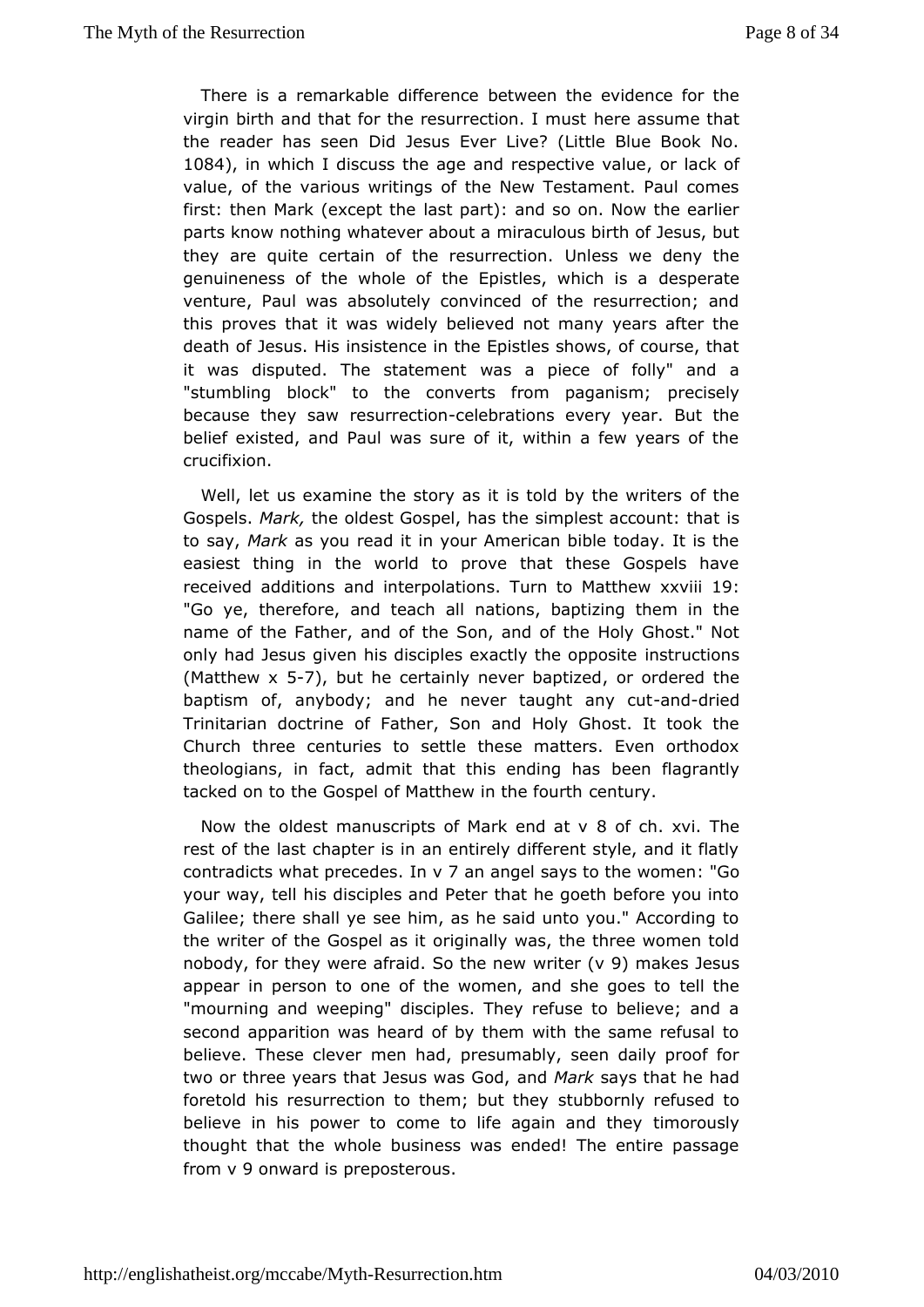But the earlier part is not much the the three went early on a Sunday morning to "anoint" the body of (God) v "spices." How you anoint a body with spices I do not know; or they waited til two days after the burial. In Judea in April no one would dreamamofinting a body two days dead; and Jewish laws permitted them to gouanster on Saturday. Moreover, they are supposed to know that the tombits alossede which they cannot move, but they take no man with thied that they wonder  $(v 3)$  how they can get it T demethey for a young man" sittiimgside (what one sits on in a tomb is not clear); an of course, they ctaenthoath angel when they-asnede eovreen the word of an angel only theore in teamsd we are asked to believe that three gossipy Jewiitsh wow do he begraeater miracle than the resuhmed ttilonese tremendous experiences, and wereexpressly ordered to tell them, yet went home and to nobody, even thabto diyeof the Lord was missing!

The truth is that the whole finaf Maarkistave issue of interpolations and contradiction & rimathea bad already  $(x \vee 46)$  had the body properly prepare.d  $\bullet$  when the roight cer in charge of the soldiers is made to say, at the cross: "Trul man was the Son of God." A likely expression for a Roman of but the chpefnt is that with all these portents all the relative and followers of alrees us smitten with grief and confusion. They are supposed to know that sublimes thing in history has happened under their eyes:

God in human shapedied and released mankind from the curse. Yet they weep copiousl'yamanzedate" afraid," and slink off into quiet corners to whisper Itoise and mosther. clumsy fabrication. Obviously, some early life hoef Jesus, in wh was conceived merely as a good man, and was correspondi mourned, has beendely tampered with by these later resurrectionists; and, as inher pool antions were not strong enough, more were added. The Church, Cawthoothc the imagines as "guarding the deposit of revelation" was improv everhalf century.

Matthew has another, and still later version, complet contradictMmagrkThe tomb is here supposed to be sealed by the Jewishuthorities, and a guard set over it. That is to say, the  $\blacksquare$ learned of the s are supposed to think that Jesus had foretol his resurreewhiloin e tho eisciples are uniformly represented as refusing to believe it whencutandddthinking that there might be a melodramatic attempt to sale all stange that dyne was risen. Then there is a "great earthquake" (not other wise  $recorded$ , and even this is not enough to shift the stone,  $s$ "angel of the rd" (a pure spirit) comes down and puts his shoulder to it, and thent sids tsinde the tomb, not inside, as Mark says), presumably wiping his the meowangAenlds countenance is "like lightning," etc. YeMtathmee taby es in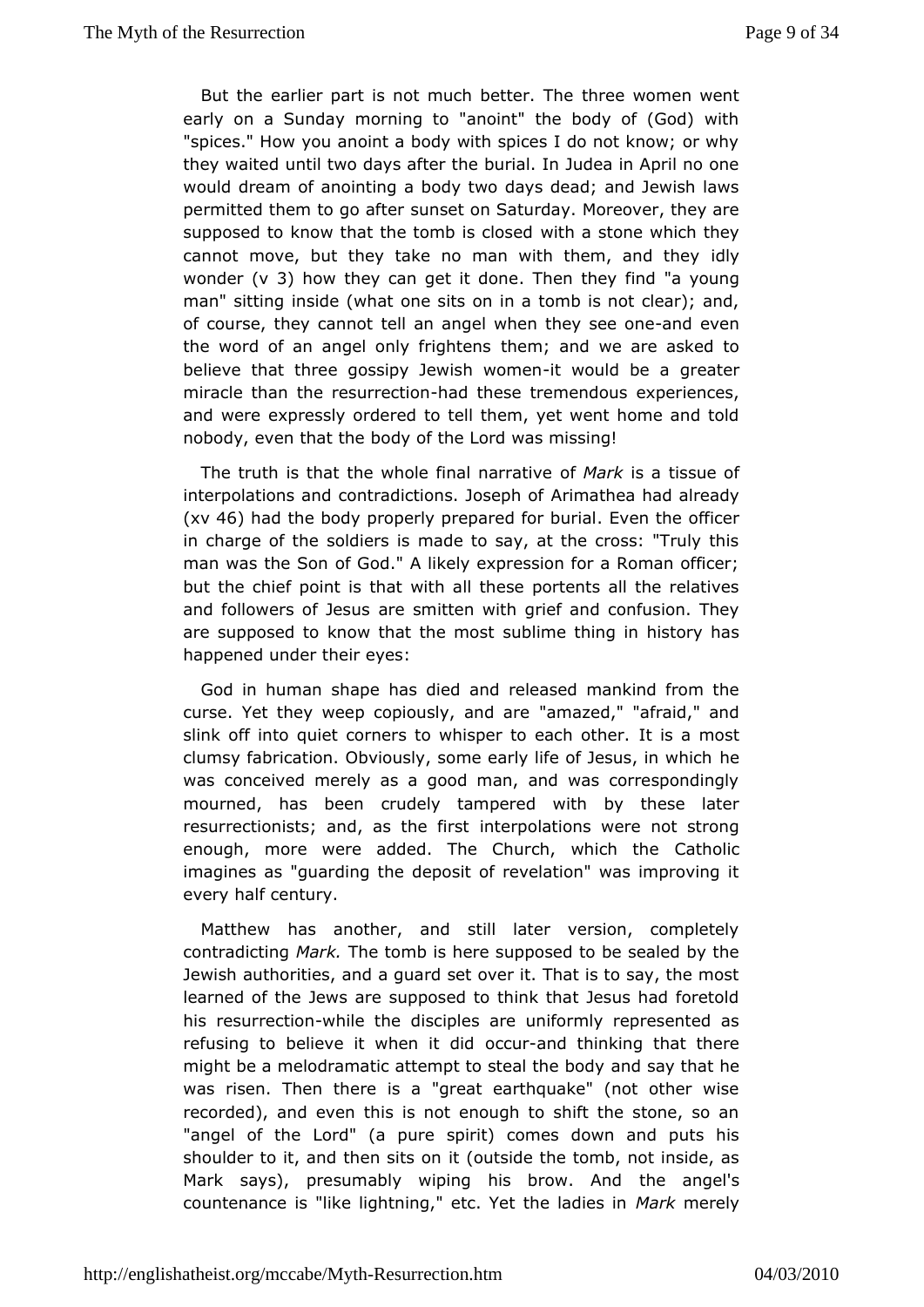thought him a strange "young man," and took no notice of orderswhile Matthew makes them see a squad of hardy soldie tremble beforgibry.

In Matthew, moreover, the two women (who arked, three in  $instead$  of getting a fright and remaining miraculously dumb,  $n$ once, wittereat joy" to tell the disciples. Another touch is add by making Jesus apopetarem on the way to Jerusalem; whereas Mark makes the first appawioimontomologie and at a later date. Then these chocolate soldierspoare supposed and tell the high priests about the strange business, and priests brtilbeem to say that they all fell asleep on sentry duty. Ch xxviiv 65) Pilatheas refused a squad of Roman soldiers, and has told the priests to useptole bethere own ich they did. In Ch.  $xxviii(v 14)$  the police have turned into solation as and the police have turned into solation as an responsible to "the Governor" (who has expressly refused to anything to do with the matter); but they are quite willing, few dollars, expose themselves to sentence of death (for sleeping on sentrnod pty esould save a Roman soldier from sentence for that). But, of course,"ifthiits ciosmoensly to the govern's real's  $($  14); and a trifle such as a restum mection the dead, in a quiet city like Jerusalem, was not likely to rea ears.

Then the disciples are told to go to a secret rendezvous mountain in Galilee if they wish to see the risen Lord. They believewand of it, but they go, and they see him. A human bod transfigured (nowitt maxilonger lives an earthly life) by an indwelling divine spirit oughwotrodebreul a spectacle. No: "some of them doubted." It must have bedimaayvery sight...I really cannot go on. It is too childish for words. Let Luke.

Luke (being a doctor, they say) providets the awemen now"certain others with with bintments' as well as spices; though he had seady made Joseph of Arimathea have the body properly prepared and inher reddo not see a shining angel sitting on the stone outside, smiling f at rass nice at a soldiers (or policemen), as Matthew says, ostitting oung man" inside, as Mark says. But "two men in shining garments" (str howpersistently Jewish women can't recognize angels) sudde appear and tell Themy.run home and remind the disciples that Jesus had really foretoldwothat hisse on the third day; a detail which everybody had forgobitsteeimple sheall this an "idle tale." They think, apparently, accor**Gdosgete**, all the that the Jesus they knew was not in the least likely to rise  $fr_{\perp}$ dead. It is a nightmare of-orry solentires alictory inventions.

Then aew version is drawn upon. Some Christian group which follows Peteorpprosition to Paul makes him "run" to the tomb; though in the preceding was spoon booked the "idle tale."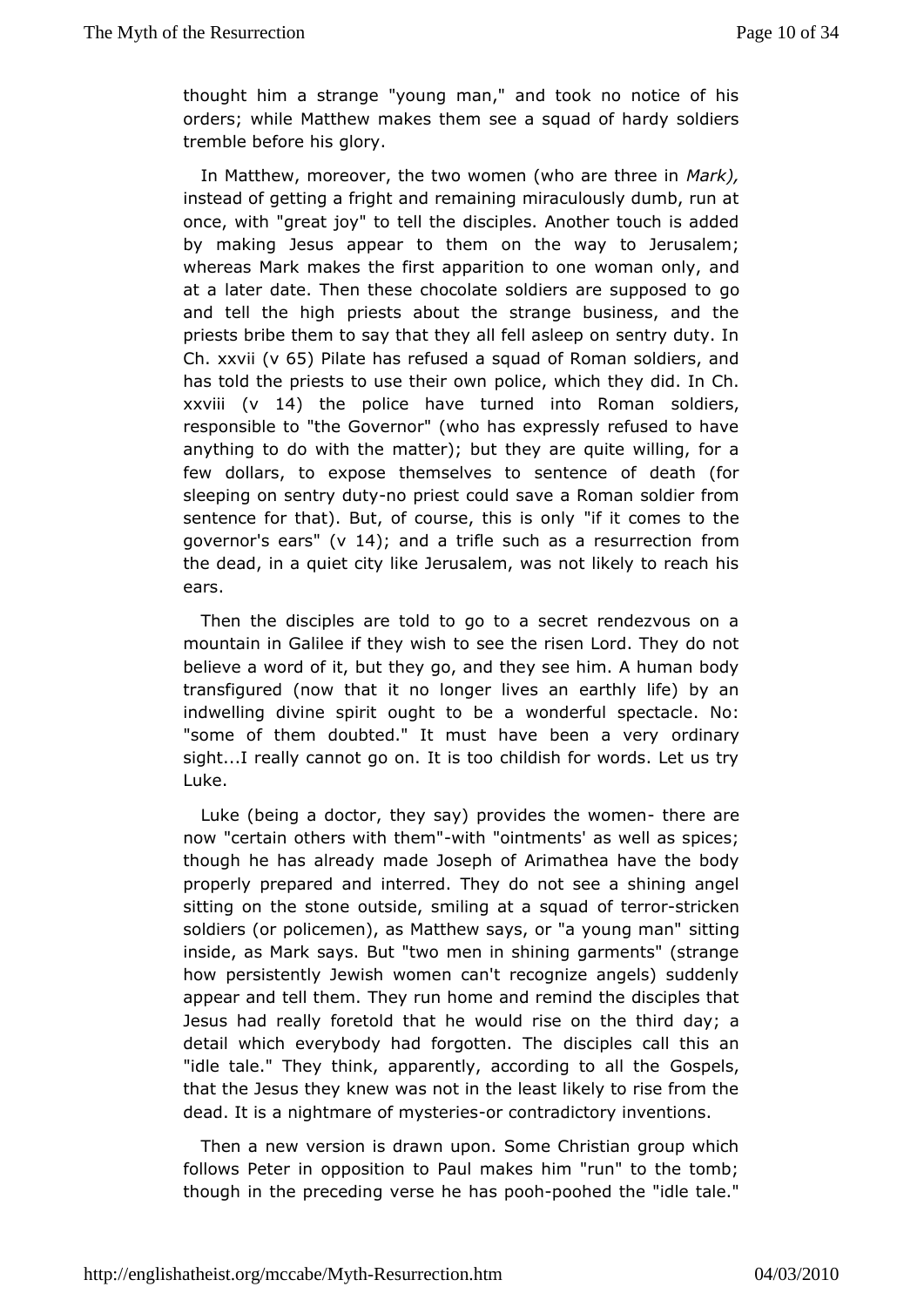He finds the shroud; and, unforto the out the division what Jesus wore when he left this behind. Petetrh was bathone; but group in the Church 'twbat this in John (xx 3) Peter runs aace up the hill with John, and is beaten. In John also details about inheen multiply; naturally, as it is an older Gospe and the peculiar chamfacher Gospel narratives is that the farther a writer is removed eforeomisthe he more he knows. Paul knows very little:

Marka littlemore than Paul: Matthew and Luke (about the end of the century) still mourcehnand well in the second century knows everything.

However, Luke, phty seician," makes Jesus, who now has no metabolism in his transfiguwadk baod pw miles with two of the disciples; and so naturally that theeymome vent for suspected his identity, though he proved at great length to how Jesus was bound to die and rise again. He seems to have trodden the dust rodatch with them for several hours. However, they go home in great excovite entrey at last realize that their casual acquaintance on the road his Gold, thed others. And Jesus, who in the two earlier Gospels refuses to the disciples in Jerusalem, and appoints a melodramatic mee place Gaalilee, now appears to them in the city. Although the had been so pwreelplared (as well as by three years of miracles) they were "terrified faing thed." Even the marks of the nails on his hands and feet lesket them sal. The only thing that could convince them was, curiously enologin, heocseled eat fish and honey. Finally, in flat contra dictionGdspehse, earlier Jesus tells them not to leave Jerusalem, and they boldly inva temple and sing the whole story at the top of their voices.

After this nweeed not linger over John. Another decade or two have added materially encentule Now we learn that Nicodemus and Joseph did anoint the body of vellers uest; feachible ly, because they are said to have used about a hundredweigh myrrh and al $(x_i, y_i, y_i, z_i)$ . So Mary Magdalene does not take spices. Shealbsne, moreover, and she sees no angel and no policemen. She runs home  $\mathsf{Rand}$  and  $\mathsf{edB}$  and, of course, John), and they run a race; and they see now earagrelss,tialn dold, for some mysterious reason, that they had no recollect whatever of Jesus saying that he would rise again. However, goes baskilalon-and sees two angels; and even in face of this glorious vision she sobs paadns that somebody has stolen the body of Jesus. One would thinwhere the abtoth there are hers in ancient Judea.

We will suppose that the boight he yestired sinner were dimmed with tears, for the next verse is ven of strong, Orientals: Jesus, the transfigured god man, appears to her, shethinks that he is the gardener and that he stole the bo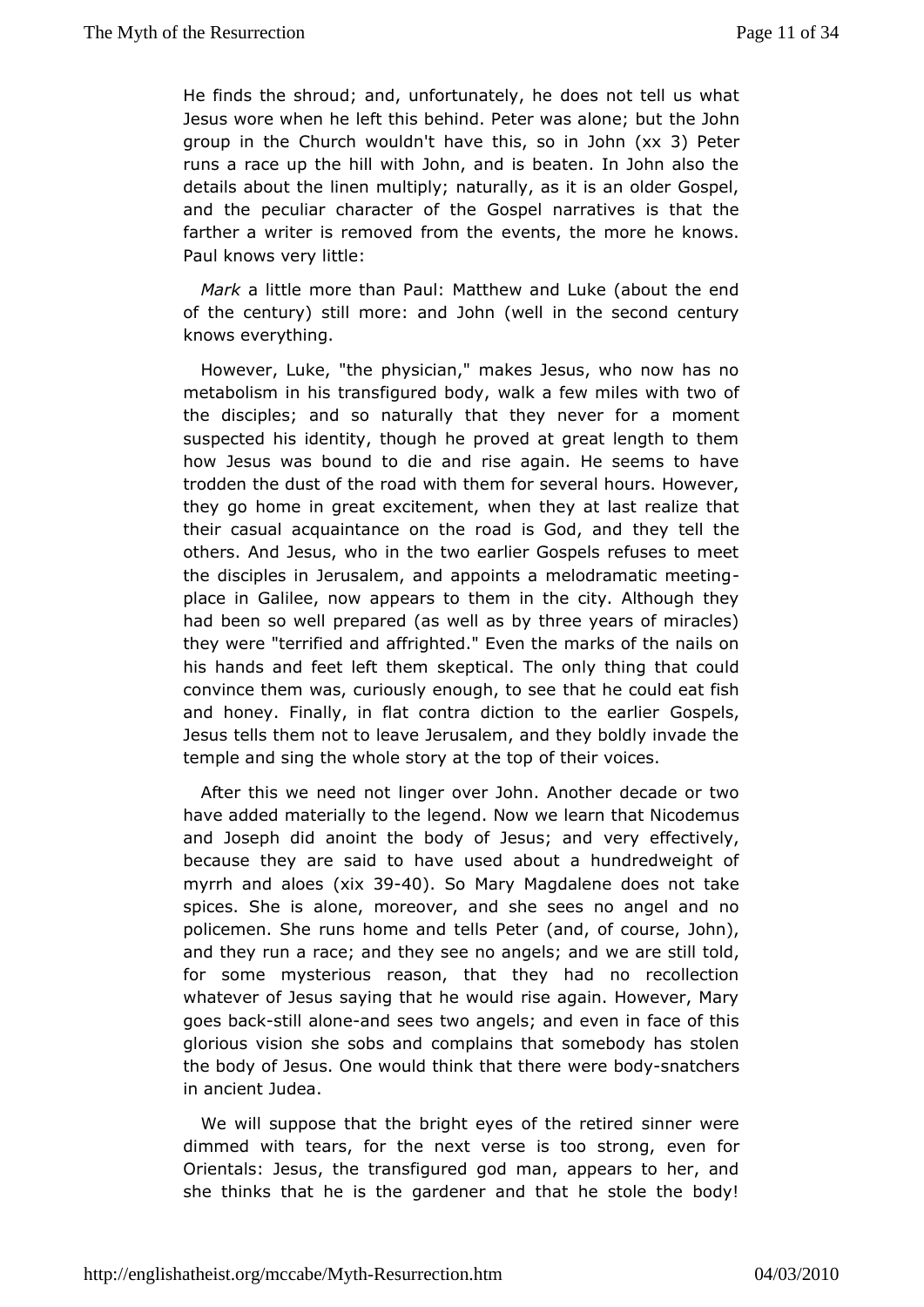"Woman," he shaay sshily to his friend; but the next moment he whispers tenderly "Mary," aredesher are opened. "Rabboni" ("My Raubsti" what Jesus had said nobody ought to be called), she cries, and apparently  $\ldots$  anyhow, he has to "touch meot." So she tells the disciples, and John agrees w Luke againMsarkand Matthew, that Jesus did appear to the disciples in Jerusalem, and et boat at metic rendezvous on a mountain in Galilee is piffle.

In fact, Jesspusse ared twice to Jtohnemsays; and, although he walked throughkæd door, one of them, "doubting Thomas," wouldn't believe that he was God saw that there was a wound in his side. John does, it sientat ut een mheo Galilee. But it is funny. After Jesus has breathed nthte Hibeyn Ghost  $(xx22)$ , and given them such terrific powers as that of absolvi from sin, they return to their humble profession of fisher me the Sea Toifberias! And they have to be convinced all over aga by the usual streavightence of e-ataimot then, apparently, they go back to business rence

My dear Christian friend, do you really expect me to take all seriously? I am accustomed to a critical study of histor documents, and this. It is the most appalling jumble of contradictions, and the tau hed garoows eyes in the course of the first century. It is as crude aanacheyahimg timology. There is not the slightest pretense of comairsibanscy in the versions and successive additions to the original story. Let us toPauland see if we can ascertain what the original story was.

Weget little help from Acts. The author repeats what he has in Luke about paritions, and he enlarges a little upon the ascension; which is not kamow on ther writer. Jesus, we are asked to believe, took his discip**leps a** a"sm**osnaai**n," and from there he rose physically in the issappenetibe hein a cloud. It is perfectly amazing to find people in the twent century who regard such statements as historical. It is just myth offercules ascending to heaven in a cloud.

Paul's Epistles are the decentrications; and they give us to understand that the followers of Jesus believed in his resurrection and his appearances to various friends at laatser a few years his death. On any serious canon of evidence that is the witness tthe resurrection that we can be asked to consider. T Gospel stories arecolmattrea, dictory, and often absurd. Paul's Epistles were, of course, waltteentheengeath of Jesus, but we must clearly put back his breets entrine cthen to the time of his conversion. He was convinced by the esuffsiled wers of Jerusalem that the prophet had risen from the dead and had seen byPeter and by the whole eleven (somewhere he says twelve) apostles.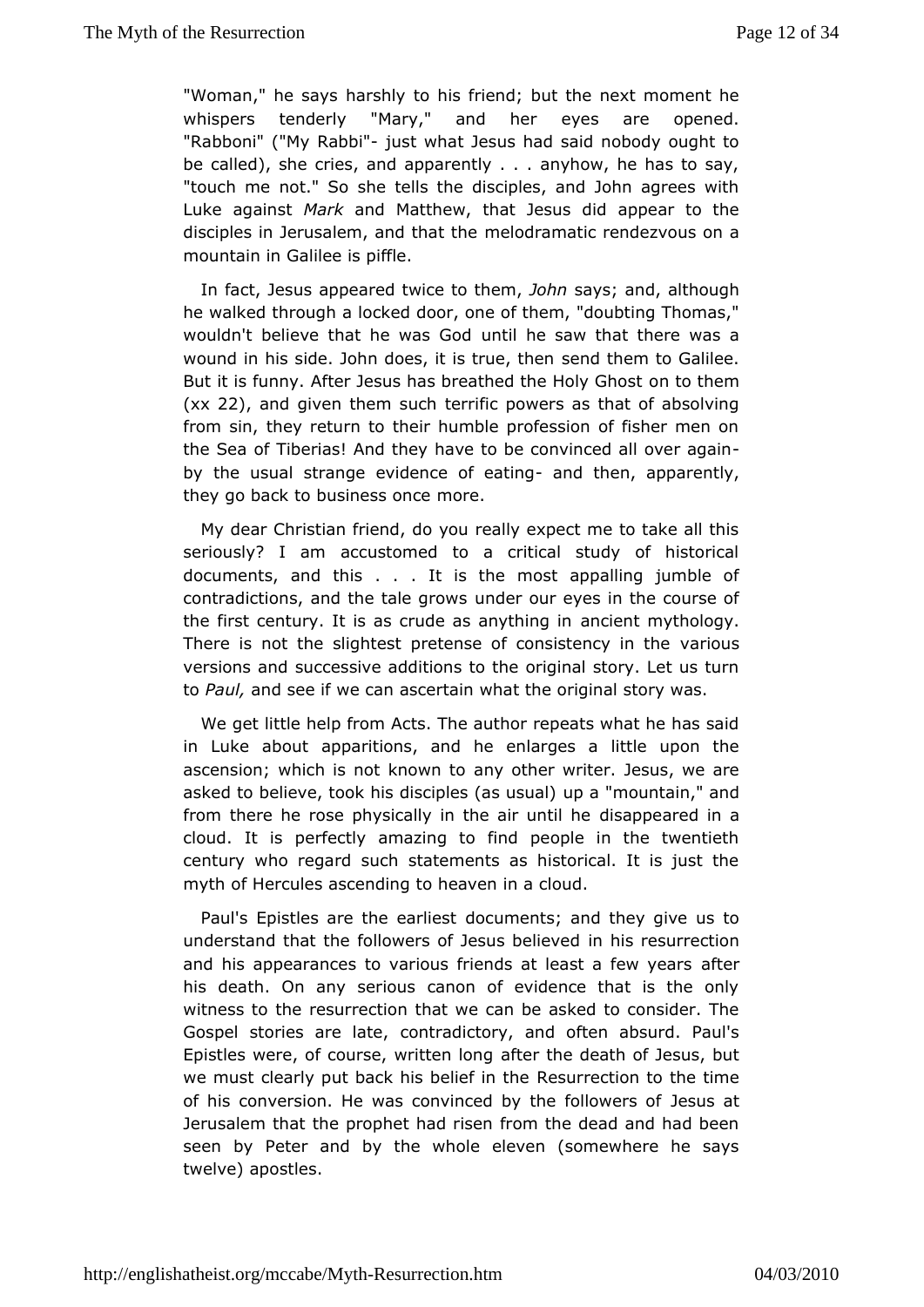Thereare certain details in Paul which must be considered. Epistles are sypearlying in detthae isse had not yet been invented -but Acts puts into the of mo Puatul a speech made in the synagogue at Antioch. In this speecsha $P$ sauth antaith was, as we should normally expect, the Jewish bauntihendrities who Jesus; and in that case his body would be put in the commo for theburial of crucified crain alaxy Ascts  $x2i7-29$ :

For they that derusalem, and their rulers, be cause the knew him not, nor yedidbe of the prophets which were read every Sabbath day, they havteh efmalfiinhlecobndemning him. And when they had fulfilled all that was tweixt temolof him, him down from the tree, and laid him in a sepulcher.

This fladleynies all the picturesque details in the Gospels. I companion of Pault wirsoteas all suppose, the first story of the resurrection was quite foriof frent on the Gospels. Paul was a Jew, and he knew Jewish law; swihnigplhe nGodspel writer seems to have done. There was no need whanttelver to wait Sunday morning. The Sabbath prohibition of work ended at su The whole ospel story is a fiction that could only grow and fi acceptance amongstigners.

Paul, on the other hand, is the only writer who makes  $Je$ appear to five hundred at a time. It is amusing to find Chri writersemphasizing this "large number" of witnesses to the resurrection. We have simule a witness to the resurrection. None of the women or men who are hsau pop conscende to the tomb and seen Jesus has left us any testim omyge Ad late writer a Gospel in the name of John. A still later writer forged in the ofPeter a Gospel with such fantastic details about the resurre that even the erly Christians, whose faith was great, rejected it And evidently this ostany apparition to five hundred, which circulated early, was in the time course and too strong, and was abandoned.

In the end, therefore mwedown to the single statement of Paul that the Jewish authorit beosd p acsft Jubs us into the pit, but some of his followers saidsubat queenutsly appeared to them, and so he must have risen from the edie and Some this, and others disbelieved. Paul's insistence implies that, one place  $C$  orxv 12) he says that some Christians do not believe time resurrection of the dead. It was, however, general believed, and ustelsss now to ask how the belief arose. Clearly according to the eaelriseins, the apostles scattered when Jesus was arrested, and they the eurnwend koas fishermen. Later they said that they had se-such the Labled as those about the women are far later in-aanpolpelabeay not and the preaching in his name. Is it a novel thing in religious histo enthusiasts see visions? Quite the contrary. Down to our own time, in Spiritualist the immost common of experiences. Scores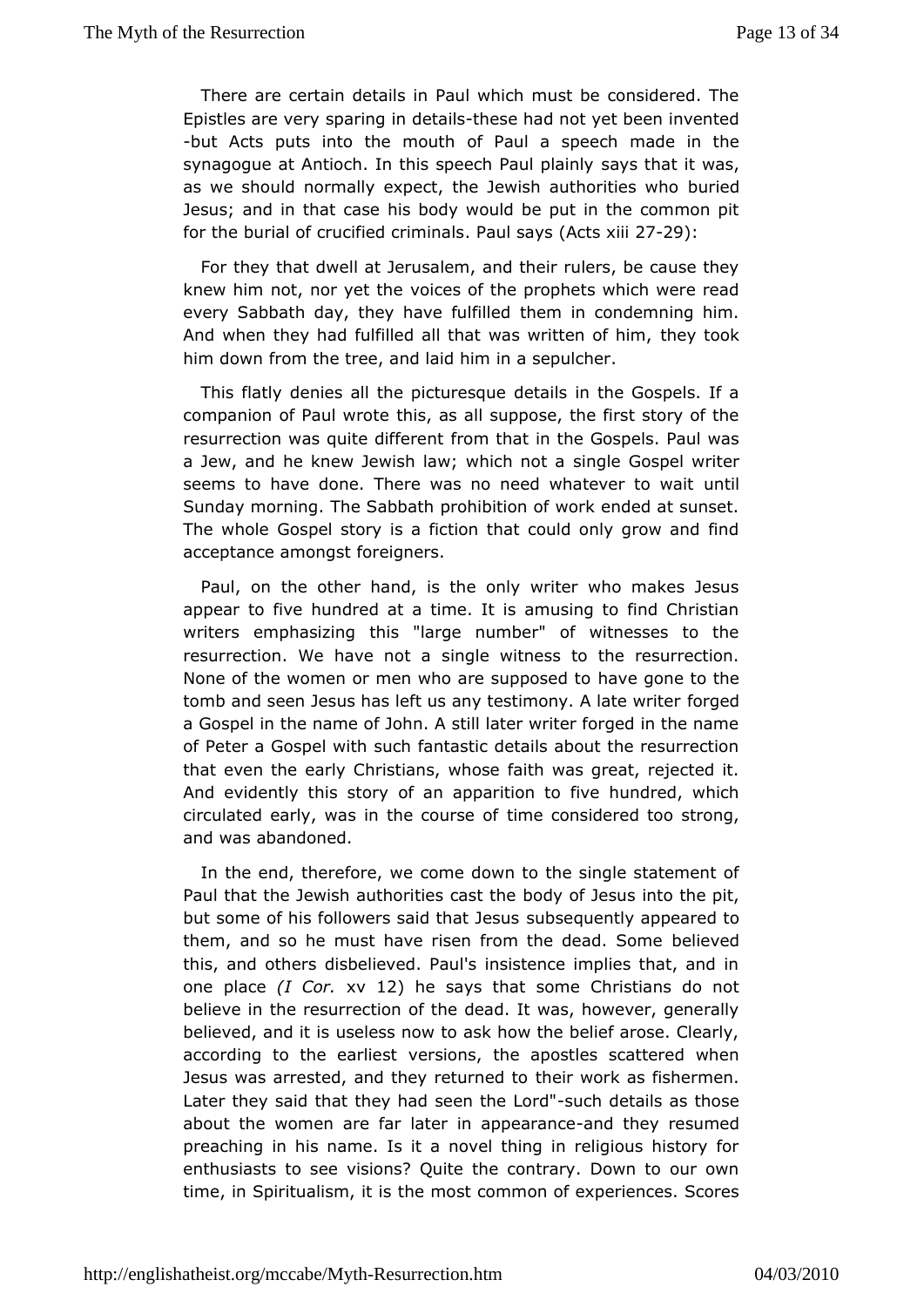of Roman Catholic saints clasione no Jesue in the flesh; and the Protestant denies every word of it.

Thebelief in the resurrection is thus a quite normal eve especially as Jesushe wdasto be the Messiah, and the resurrection of the Messiah was **belech** to renative ted. But the elaborate story in the Gospels is not meemel a myth. It tal pand we clearly see the growth 50 ADt torto 2no AD. Whether or not the wideld belief in the resurrection of gods disposed fbelowers of Jesus to believe in his resurrection, t growth of the stotyce adsecades went on, is plainly influenced by the other myths, and whe will did them more closely.

#### The Mourning overTammuz

There seems to be no doubt whatever amongst biblical scho critical or orthodox, that Isaiah wrote the passage I have quo the lasthapter. It must therefore have been written before the year700 B.C. The Egyptian alliance was then a burning question in Judea. But the Hebrews diand indeerays about geography, and Isaiah apostrophizes the land "beyoonfd Etthe io piwee, is the land "of the rustling of the wings of birds." He pey potlainly means and it is natural to assume that he refers to the Delta red wher flocks of birds lived amongst the reeds. He does not say Frazer does, the at floated letters on the river but on the sea.

From here, he say wombeen send letters on rafts to some people abroad, and Cyril, liveionagstonofthEgypt, gives us the meaning. Every year the Egyptian devoatredes sois Olssians a message in the sea to the devotees or priestesses of Asta Byblus. Neither the Roman Venus nor the Greek Aphrodite known in the eashosme days. The goddess whose "friends" mourned in Byblus was the PAsoteanteian variant of the Babylonian Ishtar. The divine lover whpsieesdeashesthe mourned was the Phoenician Adoni6Ad"dhpamomdaf Babylonia. We shall see in the next chapter what the Egyptiar their goodsiris had to do with Byblus. For the moment we wi inquire what Bybluss now aws hat happened there.

Byblus, which claimed to be the othologes and priorians, was famous at least in the millennium before Christ, for magnificent temple of Astarte. It was on a height, not far fro sea, and avelers still find there a massive piece of masonry wl seems to have bleeen pedestal of a column. We know, in fact, that the chief object of veneration hem of the goddess, in the great open court of the temple, swasea phalllicone or obelisk. Astarte was, very frankly, the and dress of love, sanctuary was an unblushing garden of love. But with Astarte associated a handsome young male god, Adonis ("the Lord"). could people attes fied with a goddess of love without a lover? all events, where, haas aw eepeatedly seen, two deities had to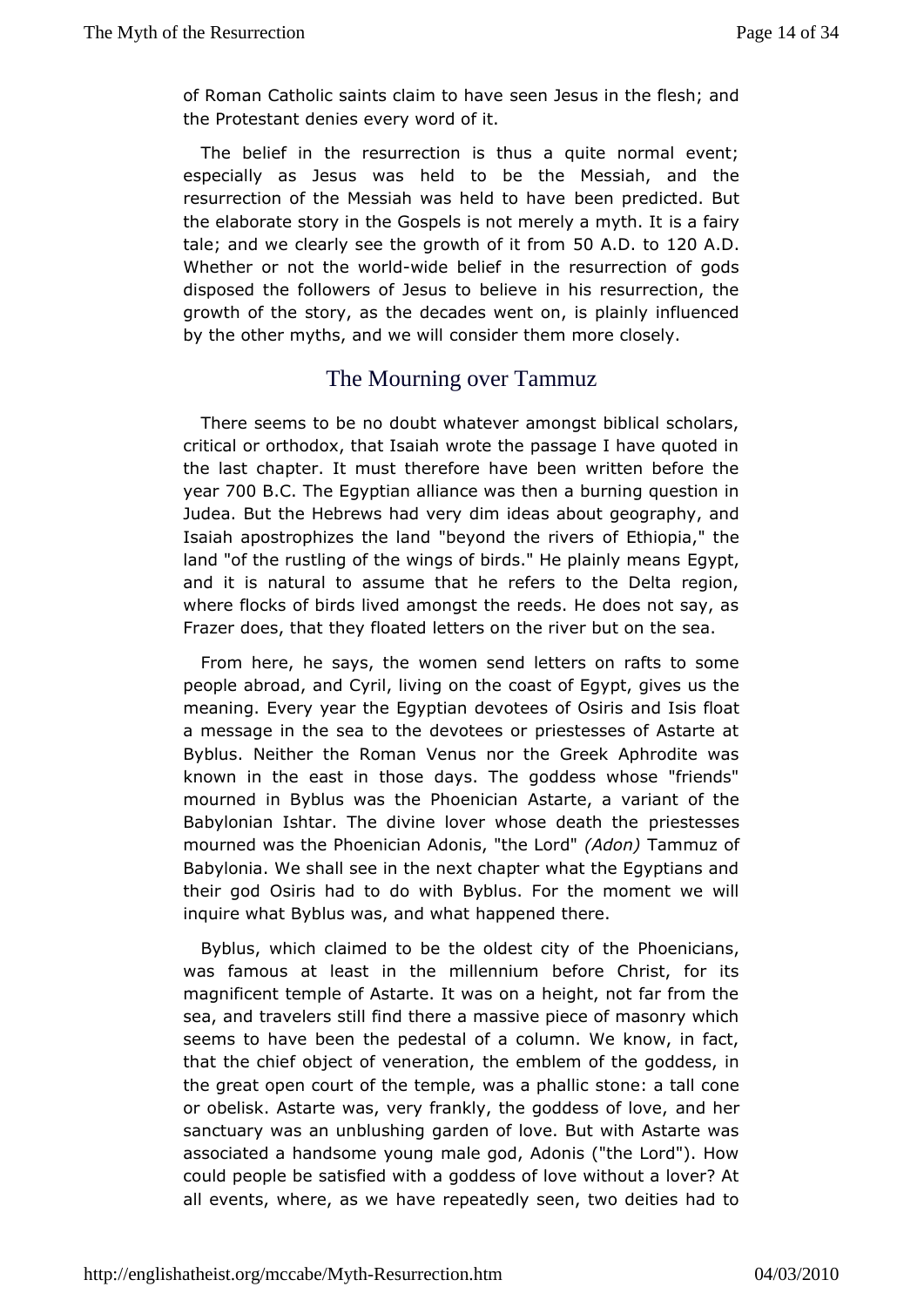be accommodated in the relipetic or the claims of two rival priesthoods adjusted, they werbromt at as as husband and wife, or mother and son, and so on. This w  $q$  a eneral  $d$  of fected by a  $q$  principal legend. We see in the volume on Egypt (LittleB  $B_0$  when  $N_0$  and there were in that country three of four colleges of whoicihes tweere centers for the manufacture of legends; and we learn in the Oddume on Testament Little Blue Book Of Nothat the priestly college of theJews was equally enterprising.

In the older nations, which ditchenscet theostereds with all the fierce solemnity with which the Jews beddietsheirs, the were modified and enlarged as time went on, and I will give legendf Astarte and Adoni in its last form, as Lucian, Pluta and Cyril giviesit, before the sun of Syria was darkened by the shadow of the cross, sacred the the myrtles and cooing of the doves of Astarte were thrust thinto date gory of sins.

King Cinyras, says Cyril with greafabled aby was Phoenicians to have yielded to a passion dfaoughter beautiful Myrrha at a harvest festival, and to have engendered the Id childAdoni. We are by this time familiar with the naiveté of pagan world. Themillies of gods mingled incessantly with mortals. There was no asbtyuspesendofous awe and majesty between mortals and immortals. A godd heas not also a youth in the river and came down to him; or Zeus, perhaps, ca sighof a maiden in her bath. These pagans, we must remembe still lay in dar and stshe shadow of death. One must not expect them to rise to the height owthca goosclses sentence of damnation on the whole race for one wom**an'burescadillo**, a maid for all eternity for listening to the whisper of the he has created in her.

Well, to return to Cyril and the legendas The mexicing was is more probable that here we have another variant of the mon whoseeks the life of the new born-admidinhee chhad dd the infant cast away moon ratain. But the nymphs or spirits of the mountain adopted it, and gthe ew cholde a male beauty and a great hunter; and one day, as he huns he And the thein love with him. In another and probably older was rsion, Astarte also his mother, having fallen in love with the handsome Ciny

In fact, there is a whole thicket of interesting myths he Cinyras was a nræmale of Phoenician kings of the island of Cyprus, and this legendary Ctheras mwas the legendary king Pygmalion, who fell in love with A satas tatu (corof Aphrodite) and took it to bed. (It is the later Roman poet Ovi makes Pygmalion a sculptor who falls in love with a stat Pygmalion, Cingnads Adoni were all said to be very handsome and amorous, and to have isnas dirend teperostitution in the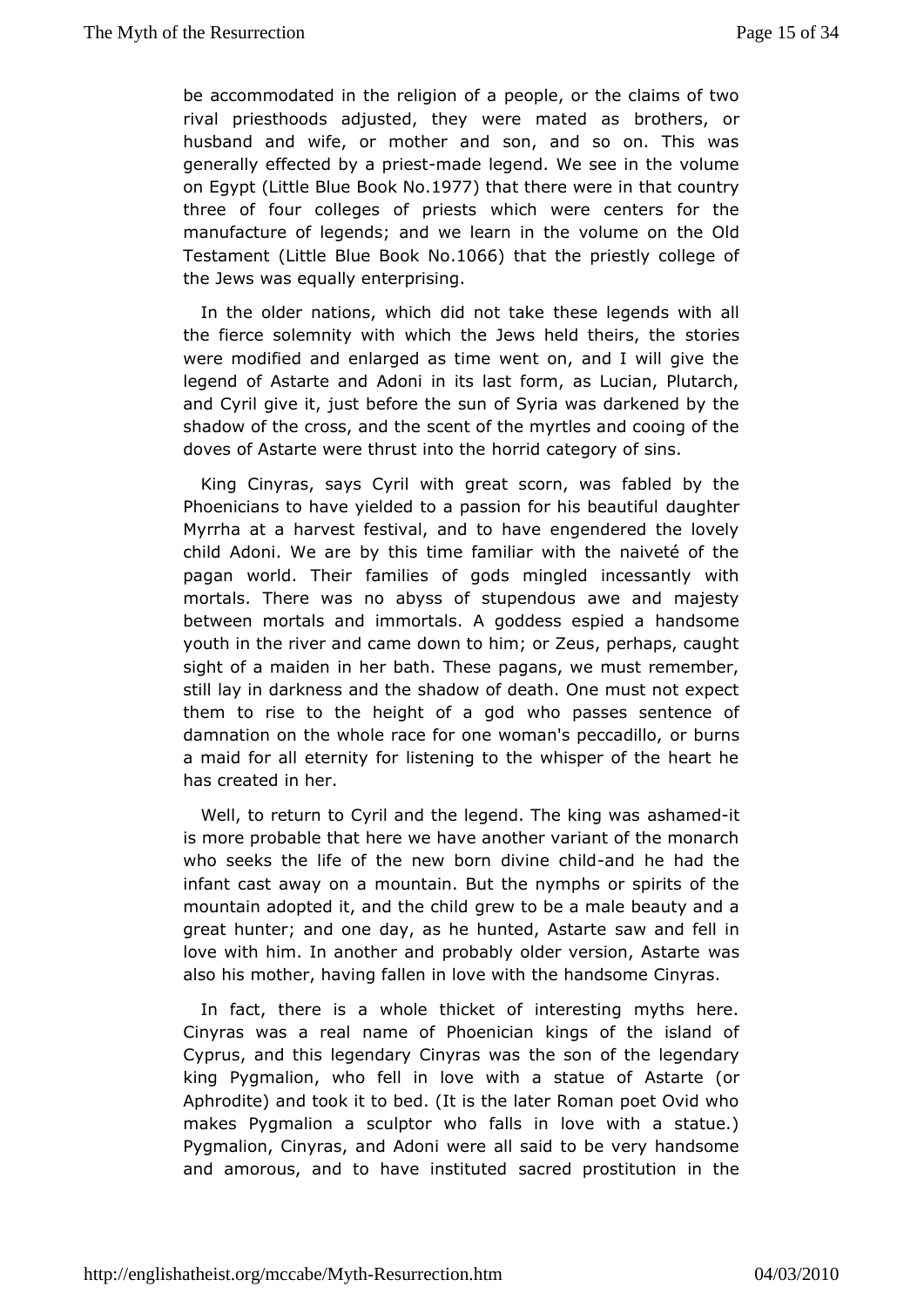temples of Astarte and lit the flame ooverse heughittive region.

But let us return to St. Cyril. Y bus wihla prefelanguage to my somewhat free discourse. He says:

They say the find the brazen hussy, saw him there (Adoni hunting) and fell in lowiem, with d copulated with him and embraced him unceasingly. This offtehred  $e$  in all a frosm, the affections of Venus, and he assumed the form of a wild boar killed Adoni while he was hunting. Whereat Venus mourr exceedingly. Gase so overcome with grief and fear that she went down into the lower rebgiongs black her lover. But Pluto's wife saw the beauty of the ywouldhid anoul lsehte him go; and they came to an agreement that they would divide year into halves, and each in turn should have him for a se When Venasnounced this to her friends and worshippers, th event was made a feast boration.

Cyril then writes the passages which I quoted in the f chapter: that the Greeks invented a death and resurrect festival, and the atwomen of Egypt united with the women of Phoenicia by sending a letwearves. the Isaiah tells us, all this was done ages before anybody eive rthee aerad stof "Greeks"; but, of course, a learned Father of the Church cann expected to have the foggiest notion of history or geography can be suhmat at least in the second millennium before Christ t Phoenicians of oth the islands annually celebrated the death of Adoni, the mou Astagtes fand the glorious reunion of the ethereal lovers. We will gop the esyeomit dly that

Sir J. G. Frazer dwells with particular elegance and affecti this exotic section of his survey of religion, and I advise the to enjoy at least his volume Adonis, Attis, Osiris. He descril beautiful vas benye distance east of Byblus, which was known in antiquity as the Vadeonos. Here Astarte met the youth, or here she wept over his tohraldogodhyds difafred the river Adonis still runs red with the blood coef a hyee and though modern chemists put a more prosy interpretantess) on the and the red anemones glow in the woods, and the maids of S used tomourn, as Mary mourned at the tomb; but only for a season, as Adoni was ato ainisferom the lower regions ("he descended into hell." Professor @Psb6essoandPupin solemnly recite in their creed today), and reviee swhould again and adorn this weary world.

The Phoenicians very early the suit endleed and civilization to the rich island of Cyprus, a day's a craoish a whaey Mediterranean, and here was the second great center of the c Astarte and Adoni and love. It is possible that much of the le work of Frazer and others in this field will have to be reconside When they began, knowledge of ancient history was wrong. We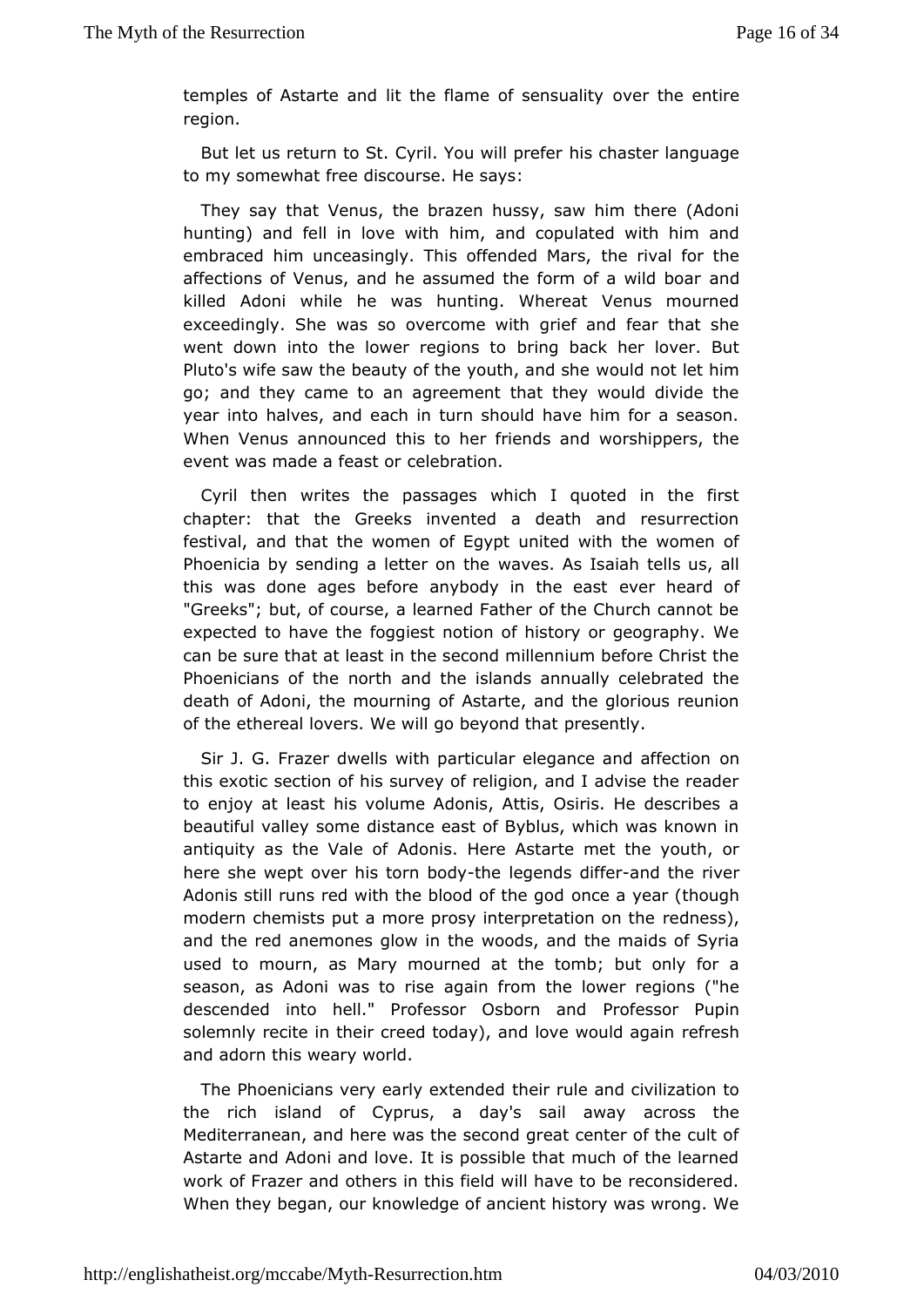knew Phoenicia, as the nawa pathower, and Egypt and Babylonia and Greece. We had some knowledgerfudo, of kingdom of a mysterious people called the Hittites, to the no Palestine. But we did not know that there was as great civilization as  $am$  which the island of Crete, and that its fleet mastered the sea, and Repentheians in the position of small pirates until albound B.C. I will returnthis later.

Probably after the fall of Crete the PhoenCivcpans, took over and it was there that they located the amorous adventures Pygmalionmd Cinyras. On the south western side of the islan about a mile from the balue the miserable modern village of Kuklia. I know well such planceeis hibotheeg island of Crete, and can picture it. There are Adonisebsy tutheeres dodea:y young men of almost feminine loveliness and entirely Phoen ignorance. Once every year still, as I tell in another volume ( Elementisn Relig, identitle Blue Book 0 7Ngo the men and women of Kuklia and disthe bot meet at some old stone, and anoint them, and make-mabioglico opposes and naughty jokes, and believe that this promotes the wie retaility oof their those stones are the sad relic of the once glorious templ Astartænd Adoni. This is ancient Paphos, the perfumed garder love planted amhidstilue waters of the Mediterranean.

On this hill, in the figrisot bleak hide second) millennium before Christ stood the beautiful and wicolfed apthemopolitie (or Astarte), where the symbolic doves (now a symbol of innocer cooed amorously amongst the pillars, and the pairs of horns ( link thoelace closely with the ancient Cretans) stood out on facade, and a gwebatte cone or obelisk in the courtyard unblushingly announced to the whorddowlhoaftfering the goddess asked. It was a replica of Boyrb but stusia on, eand an annual celebration of the death, descemettuin to tobell, and light of Adoni.

Already before the time of Jesus manairmy gireed interions In Cretan ruins three thousand five hundred years old we find cross, Greek fashion, as perfect as it is in Athenian churches In theemple of Paphos were the pairs of horns as in Crete and star and cres as ntin modern Mohammedan Turkey. Greek influence had set in, too, a A statutren eid to Aphrodite, or even Venus. But back of it all is an ald recaltd motouth eorf goddess, mother earth, the spirit of love and Shever of fertilit was the one deity of the Cretans; though just toward the en Cretanistory we find creeping in the figure othea young god strong young godiswho fertilize the divine mother. She was (with a sky god) a great de Hivt to the sheand Frazer shows that they too had the divine son. She was tthe Frigga Teutons, the Venus of the Romans, the Aphrodite of the Gre the Isissf the Egyptians, the Astarte of the Phoenicians and Hebrews, and the IsthtearBabylonians.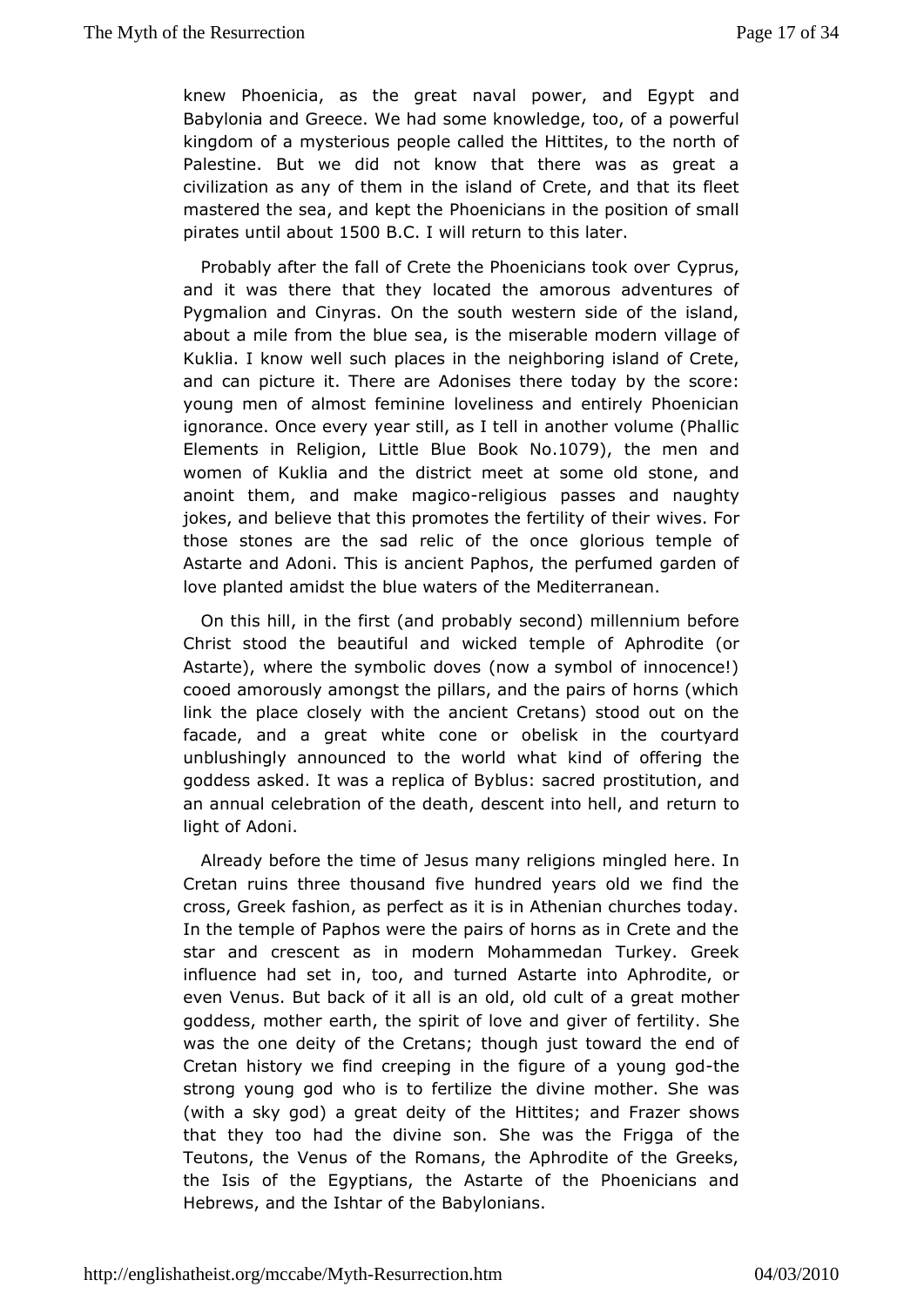So we go back a step further in history. mAssurante is the thousanyde a-rold goddess of the Babylonians, Ishtar. Adoni is the equalloyid, or maybe older, god of Mesopotamia, Tammuz, ove whom "the women mould the do" es back to the days of the old Sumerians, the -Meemiolian founders Mesopotamian civilization; and I should not be surprised if, ctahrough them, w one day connect Ishtar with Shin - Shin-Moly Mother") of theChinese.

At what period in Babylonia history Ishtar was mated with oldgod Tammuz, and he was turned into a hand some young lover, we do not knowh; eb Rhoenician version of the myth must itself go back to 1a5t00 B.aCst need not give the final legend at length. It is much the same as Tham Photonician. dies and descends into hell (the lower world), and Ishtar brav itsterrors in search of him. In the little volume on Babylon  $($ Blue Bobla1976l quote an ancient hymn, troed obthating her devoted search homtheof the dead. While Ishtar was below, the streams of fertility domedeauth Nature languished, and love was impotent. The great gods heard petition of mortals, and the queen of the lower world was ford compromiseshtar was sprinkled with holy water (the Water of Life) and allowed to wide part ammuz. So every year from the Persian Gulf to the Mediterraneam, a mainds laind the pale and handsome Tammuz on a bier and mourned jaadnd then the tidings of the resurrection spread and an easter joy succeeded lamentations. The effigy or statue laid on the bier figured a c young godad in a red robe; and it was anointed and bathed b the women, who chanderddirges to the shrill music of flutes, let their long black haither will in beat their white breasts, and burned incense to the god.

Sopopular was the annual celebration with women that ev after the stern "roffotme" Jewish religion the writer of Ezekiel, to his intense disgust, fimmadtsrothse of Jerusalem, with disheveled hair, beating their breasds rever Thammuz within a stone's throw of the temple. Far away hime Athens, about same time, women are making little "gardens of Adonis," flo and plants set round a bier, and weeping shrilly over the Babylonian god whom Aptheodite loved. Far to the south, in Alexandria, women, not content Owsithisthelaced little statues of Aphrodite and Adoni on couchefs, unanarranged flowers and cakes round them, and mourned. In Babylonia i the festival was in the month of TamJmuluyz), ( $\Delta$ unnde the Greeks seem to **have and the same season**, though some writers put it in the spring. Ats By portunion cell the bration was in the spring.

The day of mourning over TamBmaubzyloimia, the seventeenth day of the month Tammuz, was also a kind of Souls' Day. People made it the occasion of a gener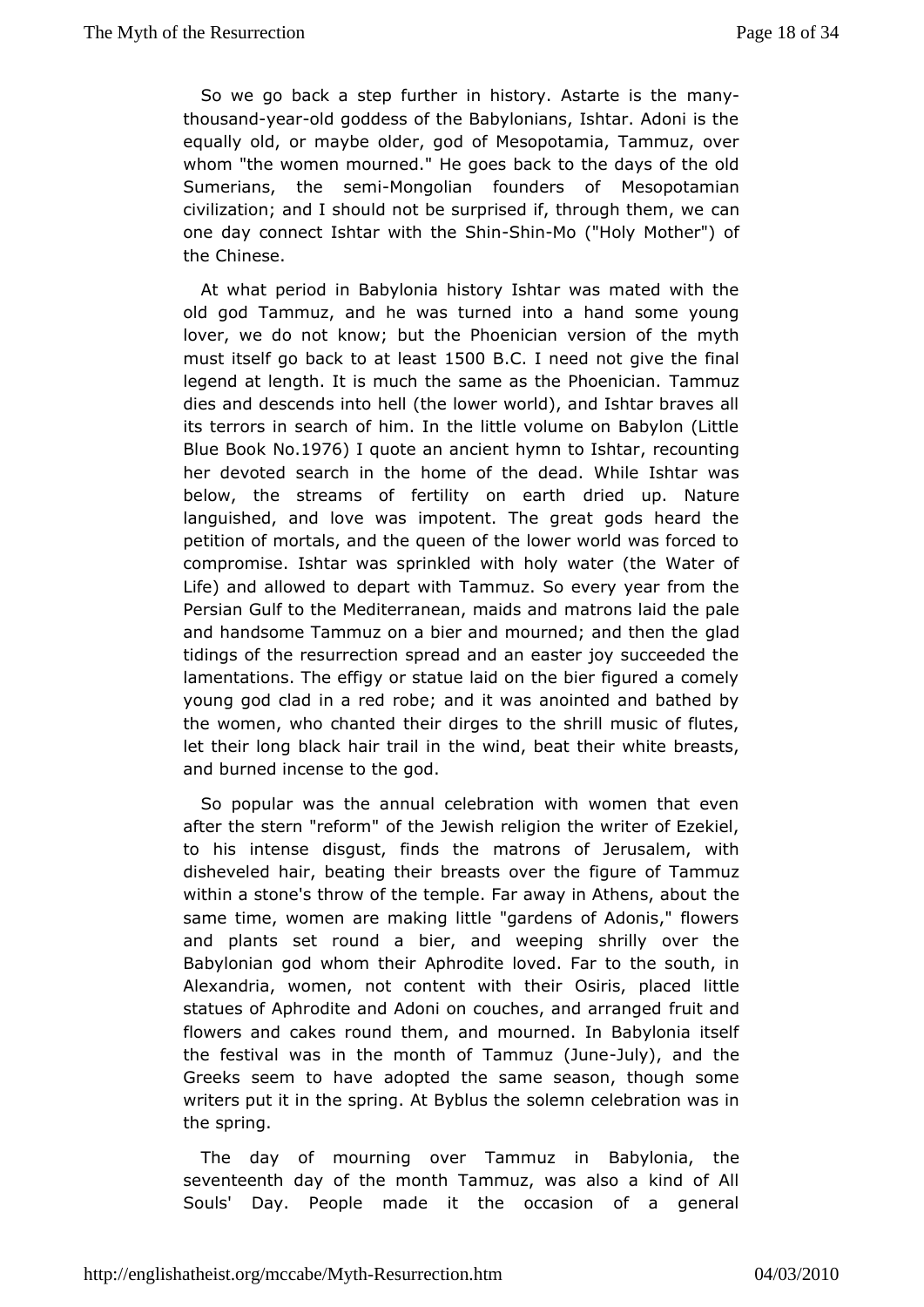commemoration ossptilmets or memories of their dead relatives. It is still a fast in theealleenwoliash, showing how thoroughly the cult was once established in Judoéac; our resegnthe modern Jew thinks that in his fast he is mournindethussad aporture of by the Rom-awhich took place ages after the fast began. The Christian smiles; but his Good Friday and Resurrection mor thecontinuation, under the arc lamps of modern science, of death amd surrection festivals of the oldest pagan days, and I not sure that whosallesthe sublime theme of his sacred drama the blo-adonement really more vated than theirs. We will consider that later, and I will close unoittantiao mother m St. Jerome which ought to be equally unpalat@brestbadew and In his Letter to P & Vu biln Xu Xsl, I co. I 581 of Migne editibins of works), written from Palestine, he says:

This Bethlehem whichous snow nd is the most august spot on earth, was foreshadowed by Taamgrouw behad is to say, Adonis the cave where the infant Christhoen boev ownaid ted Venus had been mourned.

The man who can thin thit indence that the birth of Christ was located in a cave in which of the Tame bniuth had been celebrated for ages is indeed a man of great faith.

# The Resurrection of Osiris

So, ages before Cahrdetath and resurrection festival was celebrated at Babylon (and further and sita, and Athens, and in every city that lay between them. that they ou will map of the world, and draw a ring with your finger round th thre cities, you will find that the circle embraces nearly the v civilized wofldhe time. Outside it there remain only Egypt,  $t_0$ the south, and the cpaintizent Asia Minor. We shall now see that these regions were as fatmelidae awhit and resurrection celebration as all the other regions wo frible civilized

I began the first chapter with an account of such a celebrat Rome in the \$85AD; and we have historical information that the cult was roduced into Ro2n0e B.G. It was the cult of Attis and Cybele (comknown as "the mother of the gods"), and it was introduced from PhryMginagrin Asia

North of Phoenicia or Palestine in ancient times was somewhat bscure kingdom of the Hittites, who were at one time powerful enough to Baabkyelon. We have found a Hittite monument with three figures which seeminty to the a sky father, the emanotther, and a divine son; so ats staminating to that a more or less similar celebration flourished amongst Hittite blow ever that may be, the Phrygians, who covered th region from the west bittitte kingdom to the Dardanelles, had one of the most noted cults and a essluarine cted god.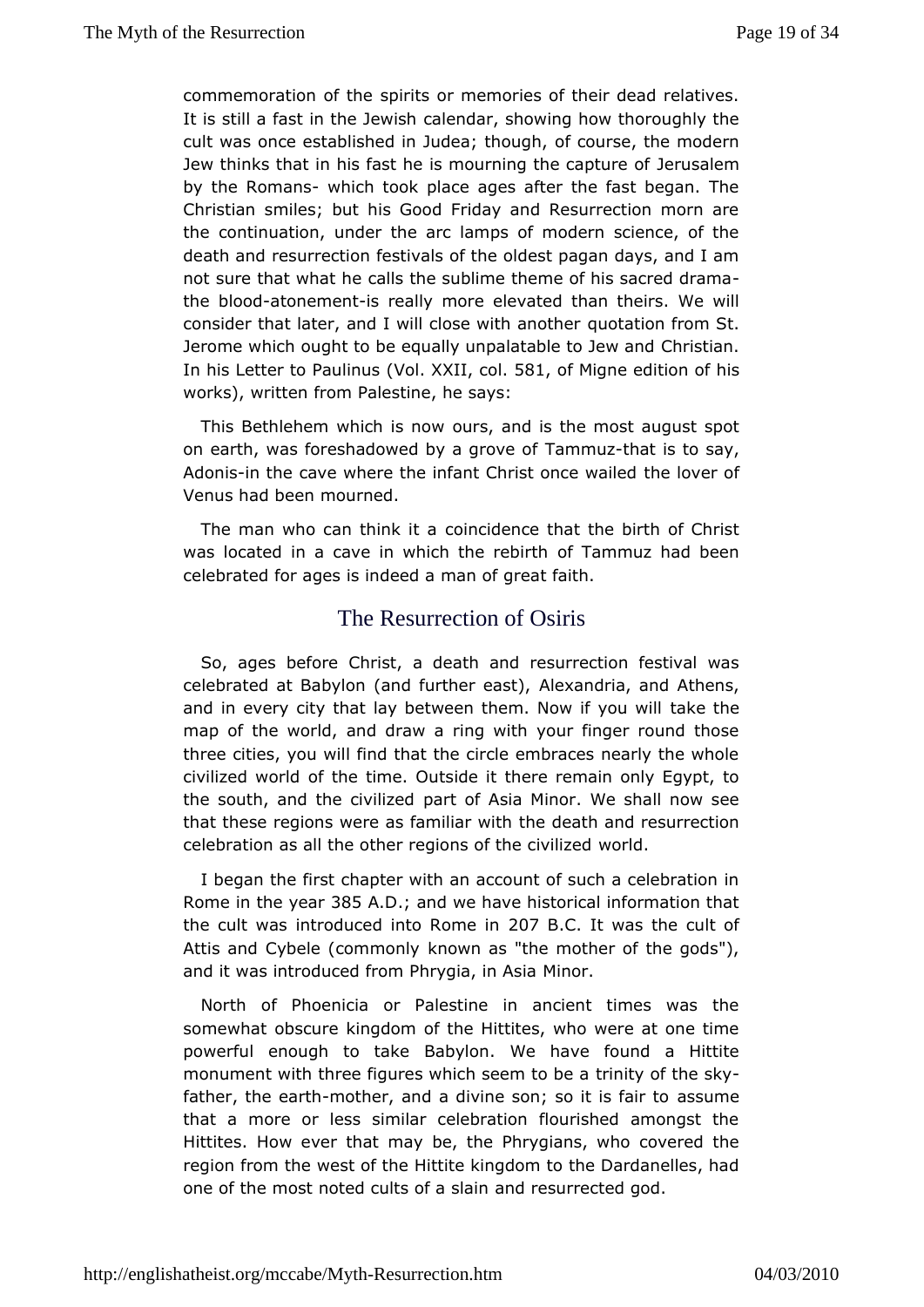The great deity of the Phrygians wa''s mathemelesise gods," plainly the old-emanothheoroddess. It was a common trick of the priests who rose to power later to give the older the title moother or father of the gods, and, so to say, pensic them off. Cybele, Gasethes named this goddess, remained the supreme deity, as in Crete; burhadeygodgwas closely associated with her. Attis, as he was catheed, levges as aid in to have been originally a comely young shepherd who was love Cybele. He was said to have been born of a virgin. There wer versionshos death. In one he was, like Adoni, slain by a boar: the other he castramed if, and bled to death, under a pine tree. The latter is clearly leternd, dernatural incident in a phallic religion; and hence it was grieat of east throal the priests of Cybele castrated themselves and held up the bl organs to the heavens.

I described the modified version of the chicle what ion permitted in RoMhaech 7th was the day of thee aceiendg procession alm Sundamarch24th was the terrible Day of Blood ("GooFd" day), when the combined din of flutes, horns, cymbals, and tambourinesse dinges of the processionists, stirred priests and devotees to anwaikue sherifice. The statue of Attis, bound to a pine tree, pwease sarone, daimd then laid in a temporary sepulcher in the temple; just as sacrament is, for exactly the same period, put away in a temp recess bormb in Roman Catholic churches in Holy Week today Next day (or two day shibattom) b was opened, and the statue of Attis exhibited amidste freeincangd Attis had risen from the dead.

Here is another most darmadion potalignal annual celebration of the death and resurrection of a fasip ryecaudrig ggoder the world from an ancient center. Take a citizeim, Asaiya, of Tarsus Minor in the days of Jesus. He could not fail to know of the celebration of the resurrection of Attis, which was famous al theGrec-Roman world. He could hardly be ignorant of the festi of theesurrection of Adoni at Byblus and Paphos, both withi short distance **o**f this if he were of an inquiring mind, he would know that Adoni was olnd ydthammuz of the great kingdom of Babylonia; and if he were a Jekwn, owneth waxuut die Jews themselves long mourned the death and rejoiced in the resurrection of Tammuz. Paul was a Jew of Tarsus, of an inq mind.

And he would, presumably, know that the Adoni worshipers Byblusad a close connection with Egypt, to which we now tu Many a writer of timbee confuses or fuses, as even Cyril of Alexandria does, the cult $\triangle$   $\Delta$ dofn $\triangle$ sti $\overline{s}$ ammuz, and Osiris. A god had been slain and had risen framdtheesdeawdere merely different names given to the god in dTilfifeeyrent regions. were wrong. It is a most important feature of our story that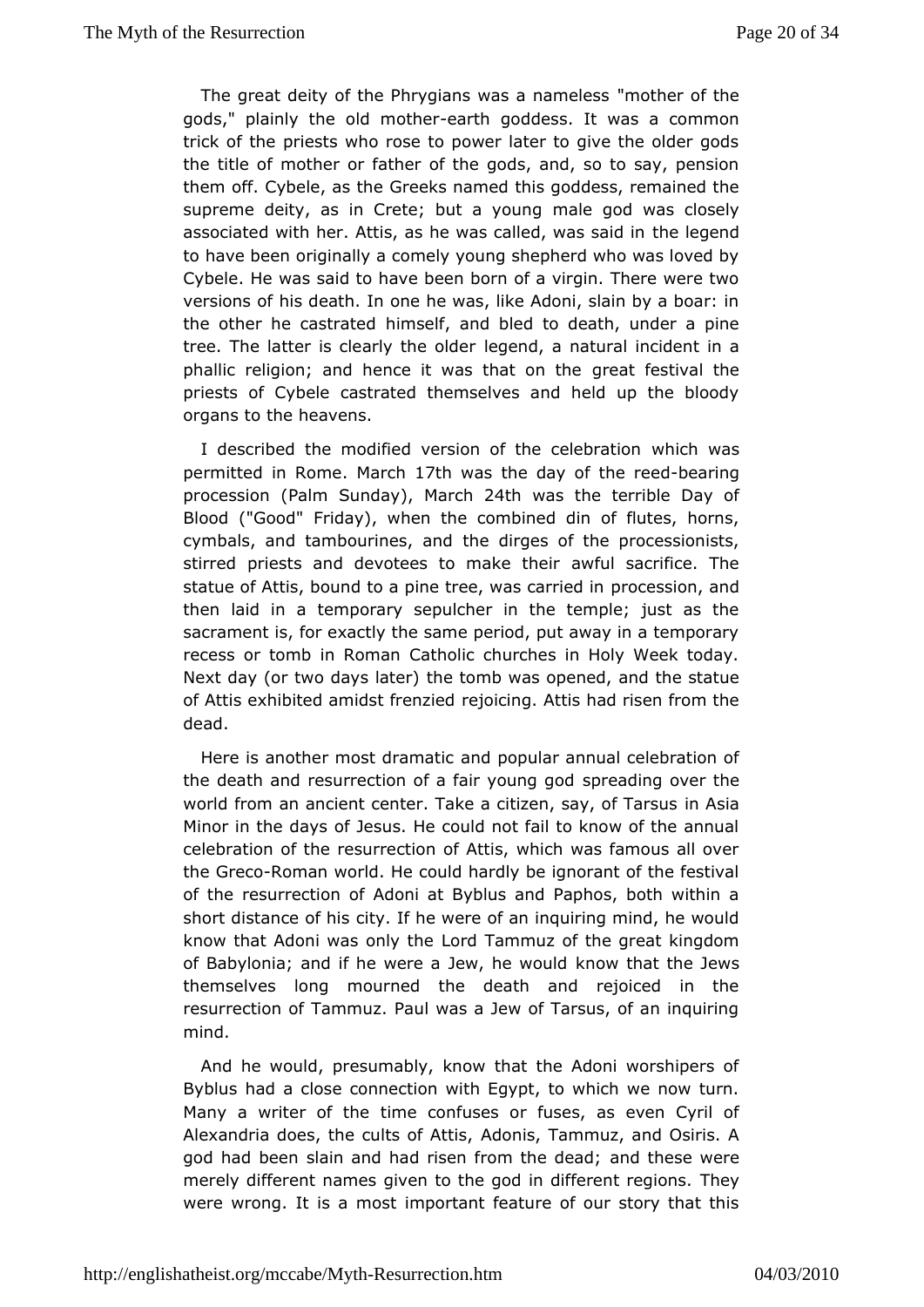legend  $\omega$  fslain and resurrected god arose in quite different parts of the old civiwiaredd. Tammuz, Attis, and Osiris are three separate and independent creatthensmyothnaking imagination.

Yet the rites of the mourning wow rear robosichis the same as in the case of Adoni. I give in another bobkththe outline legend of Isis, Osiris, and Horus but it may be useful to give more detailed account of it. The time came in the evolutio religion,  $x$ s destries and the claims of Osiris, Horus, and Ist to the homage of metro hand adjusted. They were made co equals in a holy family, and goords swhows eere no longer powerful enough to exact, so to say, a place in the front were awarded the lesser honor of having given birth to Osiri Isisor of being less distinguished or even disreputable meml of the safrae  $f(x)$ .

For some reason the old Egyptian god Set was to be discred and he was made the murderer of the very popular Osiris: the who held Eigypt almost the place that Christ had in Christendo The philosopher Plwtatehin the first century a treatise On Isis and Osiris, and he gives also the sion of the legend which was current in Egypt. Incidentallinformatives us about the cult of Isis which confirms what I say in another about, not merely the virtues, but the asceticism, of the  $\vdash$ Egyptians.  $\overline{p}$  hiests of Isis shaved their heads (and bodies) an wore white linen garmtortes inf the purity which the religion of Isis demanded. They never mated bles whe getables that had been in contact with manure; and and miwine whas their houses. Salt even was eschewed, since it ofed to an increase of the appetite for food and drink. In fine, the cult of purity pushed sar in later Egypt that Plutarch tells us (and seems believe) that the solem keings was received in glass tubes and thus conveyed to its dewithation the contamination of flesh.

But I am concerned only withofhlesist amyd Osiris, and I must greatly abridge the long and ramblithe est lowy. Nut, goddess, was the spouse of Rga, dthwe hsubegot Osiris. By a frivolous adventure with Thoth (the divine messenger) she birth to Isainsd by a farther intrigue with Seotopodt, he oearth Set. Isis and Osinisstiss octively loved each other that they had relations with  $\omega$  the bunder individually, Plutarch later says, in the obscurity of the divine moothhbe.r' Sosiris became ruler of Egypt, which he civilized, and he the inline the woorld, while Isis cultivated her virginity at home. Both the circumstances enkindled the anger of the saturnine Set (his f Seb, is the equivalent of the Roman Saturn), the prince of darkness; as Osiris prains the portight, virtue, and wisdom. He enticed Osiris to enter a thaned to manstened it down with molten lead, and had it flumgvento the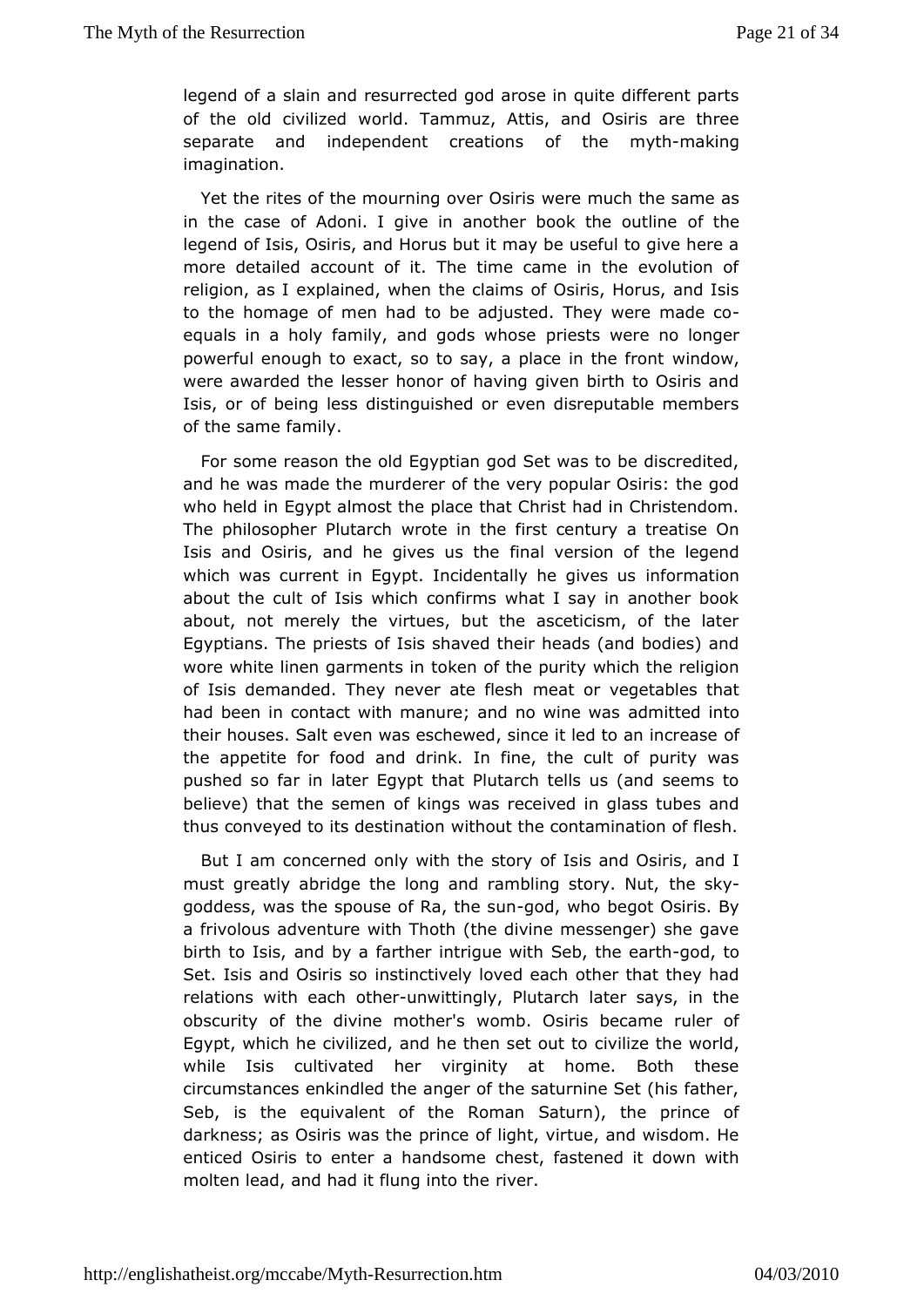The desolated Isis sought the body of her brother and lover and low. This search for the missing god or goddess is a common feature, and wdaamatically represented in all the old "mysteries." In time she leathreed htehsatt or coffin had been borne by the Nile out to sea, and had doneethes to can satted of Syria near Byblus. Here it became entangled in a tree, v grew to such princely proportions that the king had it cut dow converte (with the coffin inside the trunk) into a column of h palace. Thither Issasmen mortal quise. She accepted the office of nurse to the queen's cantilodig and the took the form of a swallow and circled round and round Butheassos bennwas burning away the mortal flesh of the child, she was recogni and she departed for Egypt with the column as a gift. Hence connectior Byblus with Egypt to which I have referred.

Here the legends get evmenxend the an the Gospel legends. One story, only briefly referred to sbyh Priluinathe, form of a hawk Isis lay upon the dead body of @isiaicsulaonudsltyhus conceived her son Horus. The other legend, which Plutarch fo is that she left the coffin at a place in Egypt while she went Horus. Sfeotund the coffin, cut the corpse into fourteen piece and scatted them. masslies diligent search and found all the pieces but the penis, which htande siwe salies wed. (Frazer here suggests that the legend may recall casporenhics ftocuitaing off a dead king's organ and using it to promot effertility.) Isis, to confuse Set, had each of the parts buried where she it; so that there were fourteen graves of Osiris (besides re duplicated amplicated, in the temples) in Egypt. But Egyptia documents give a finiteh legend which is lacking in Plutarch. Isis and Horus put togetrhagment the sof the dead god, and as the sacred wings of Isis flutter condiposite righter at god Ra restored him to life. He "descended inat p phoe hit" ed rthweas Lord of the Underworld. And it was a common practice after d for an Egyptian priest to mimic this restoration of Osiris ov corpse asplædge of a glorious resurrection in the kingdom of Osiris.

I can imagiane preacher reading these infantile details and asking what earthly rehateonis between this farrago of nonsense and "the sublime stessyurcrfecthion of Jesus." But I explain in the book on Religion AndieMotraElgsyport (Little Blue Book.1No  $7$  that Osiribe Judge of the Deads stern a moral judge as Jesus himself; and, to every Egypt personam mortality, prefigured by the resurrection of Osiris, v the firmest of fiefs. The main point is, however, that, when  $w_{\perp}$ strip away late embroiwdeerihe a here a doctrine of a beneficent god slain by the powers of ridsainkgneasgsainand from the dead. The Pyramid  $s\bar{c}$  eixptts on the inner walls of the oldest pyramids how bushat this was common Egyptian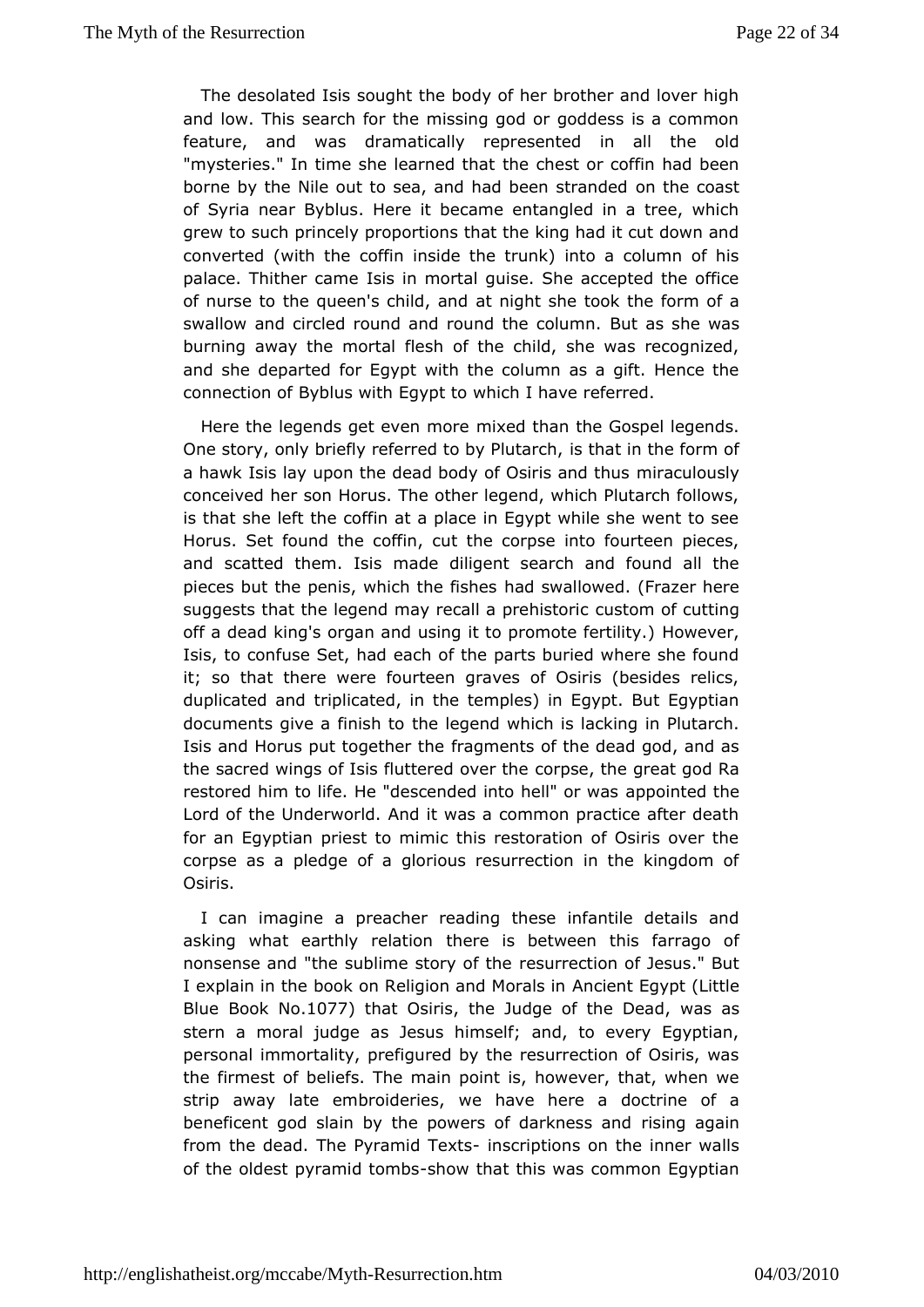doctrine thut between the art of the series christ, and it must go back  $before$  the dawn of cation.

This legend was not only familiar to every ohid of Egypt a of the most sacred of his beliefs, but it was annually embodie sacred rama or pageant of great solemnity. In the month o November, the perisod windig the corn in Egypt, a famous celebration took place at Saisce onters foth the Osiris cult. There were four days of mourning and vleame had lecend god, whose sufferings were dramatically represented on a la presume, on an island inataniahe, while the people illuminated thewises. Three days later the priests bore to the river a golden caskwhichtothey poured water; and at that moment the worshipers raised tosicirsy had theen found. A gold figure of a cow with a black pall despires set these d Isis sacred drama; and the shaven priests and the worshipers I theim reasts and lashed their shoulders. Some even ripped bandages from hewadiungds and let the blood flow. In other places where the poalsasyiowas givaenboy impersonated Osiris, and was "found" by the priests.

Fraze identifies this with the general festival of Osiris which next describedit but it is to me that the above is a description of the "mysteries" of Weshirds Polutarch refers. The national festival of Osiris lasted noeilgehstseethadhays and included a most elaborate ritual in the templean on subarrespontive frasin the temples show that the image of Osiris was aburied, and in end he was shown rising from his bier under the spreading v of Isis.  $g$ A eat feature of the festival, all over Egypt, was the making of imag@ssiofs with grains of corn planted inside them and gradually growing tho eum io a symbol of new life, of the resurrection of the pictinfrom what ewtasf the dead plant. Whatever the me-awneinwgill discuss th-ias lEE agty-eprt was from time immemorial familiar with a story of a suffering, slain, risen god, the greatest benefactor of mankind; and, in spite phallie dements in the legend, the "easter" of the Egyptians  $c\epsilon$ to be regarded as me of intense fervor for purity and repentance.

But we have nofinyiesthed with the older pagan world, if we would understand how thoroughdavt every was saturated with the myth of a resurrected god. We phraevesee nutp stabid he nothing about Persia: the land which took over the supremac theworld when Babylon, Assyria, and Egypt fell, the religion v spread over wheld, from Persepolis to Britain, at the very tim when Christianity was prao up tahles truggling for existence in that tropical forersetliggfions.

Mithraism preceded Christianity with an aussatveiroer belief in a from sin who was born of a virgin, in a cave in midwinter, and annually represented as such before the worshipers in its a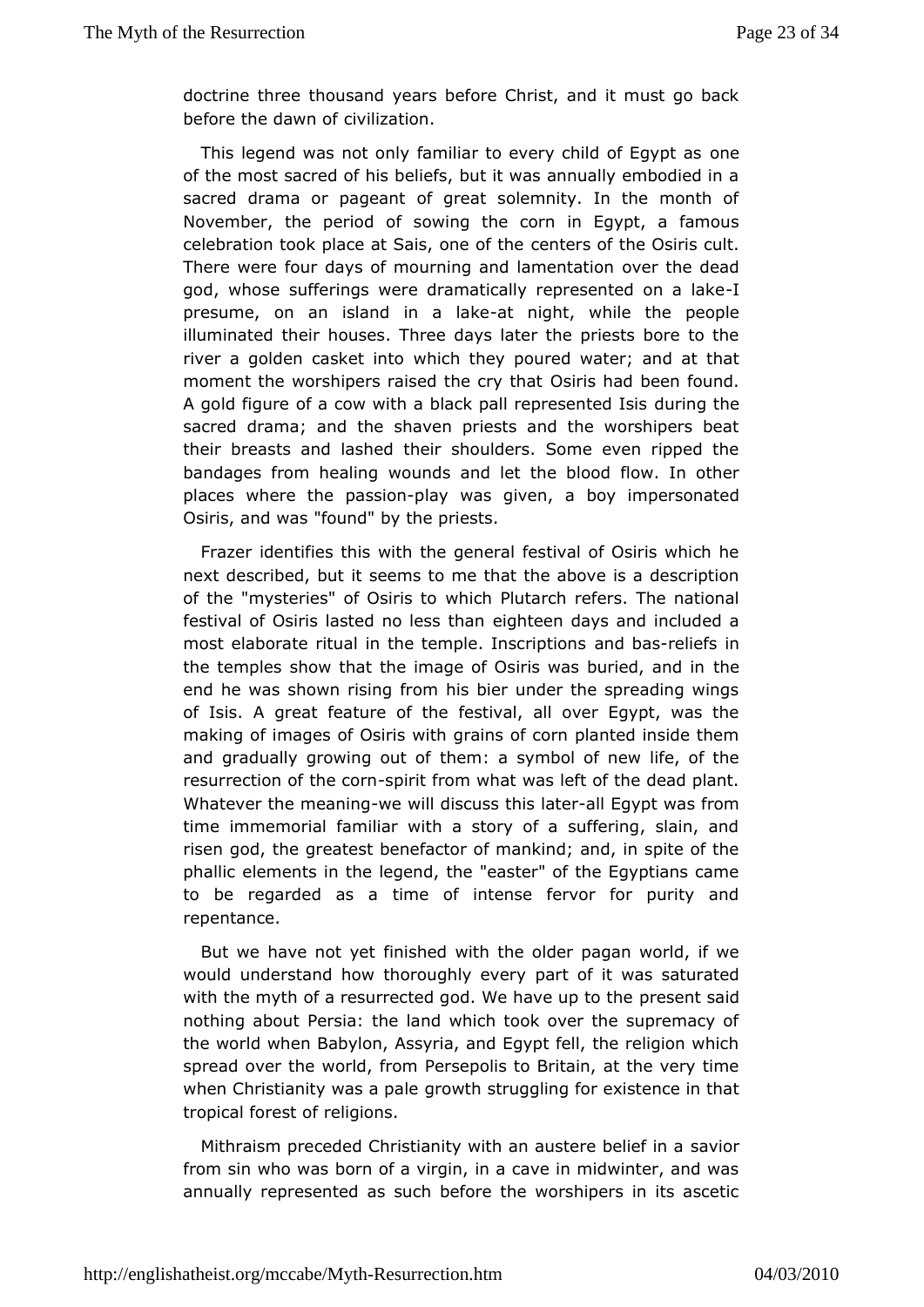temples. A Midthraism also preceded Christianity, by centuries with an annuegolresentation of the atoning death of Mithra and the joy of his resurdecits offirmicus Maternus, the Christian Father, who tells us this ino his het reports and Religions (ch. XXIII):

On a certain night [in Miamaraband] as laid upon a bier, and it is mourned with solemn chants. Wheated be with rethis fictitious lamentation, a light is brought in. of has the mouths the mourners are anointed by a priest, who murmurs slow "Rejoicte, llowers of the saved god, because there is for you relief from goruerf."

Firmicus, sublimely unconscious of the image on a bier (or  $\epsilon$ or the fictitious lamentations of Good Friday, of the anointing rejoicinogfs Easter morn, proceeds to ridicule his Mithraist rival

Thou dost baury image, thou dost mourn an image, thou dost bring forth an image from rue beand, wretched man, when thou hast done this, thou dost rehioucelost arrange the members of the recumbent stone. . . . Sohahse holosyil also Christs.

It is profound pity that t-Inneinsdiendolleirmicus noto easive us the full ritual. The weird and complicated ritual of the  $C_i$ Church during Holy Week has probably borrowed scores of  $d\cdot$ fromMithraism.

Persia, and the entire sphere of influence  $\dot{\alpha}$  intersia, thus fall line with the other nations. And here there is not the least tr a phallic cult. The note is sin and salvation. Mithraism wa austere Pasritanism. Mithra was originally, good, ab the rtility a su-mod. He had bome the spiritual sun, the pattern of virtue, the savior from sin, to the thing hutorld.

South of Byblus, in the great Phoenician city of Tyre, another celebration that must not be omitted. The great god Melcar (bommonly called Moloch), and a large effigy of him w solemnly burned eyeeary. It is an obscure ceremony, but Josephus speaks of a festivaal beetd T'yTrbee Awakening of Hercules," and we may conclude that the lobalent ming as f the equivalent of Hercules who, as we shall see, immolated h on a funeral pyre, and ascended in a cloud to heaven.

From Tyre Phheoenicians, the great colonists and navigators took their Melcarth osveersth@arthage sent special envoys to the celebration in the cm pthere wear. As far away on the coast of Spain, at Gades (Cadiz), which ftchuen Pehob, e nicians great effigy of Melcarth was fired annually, and the god woul again. Even in Tarsus whe Cridi Piaul libede was a similar annuadelebration.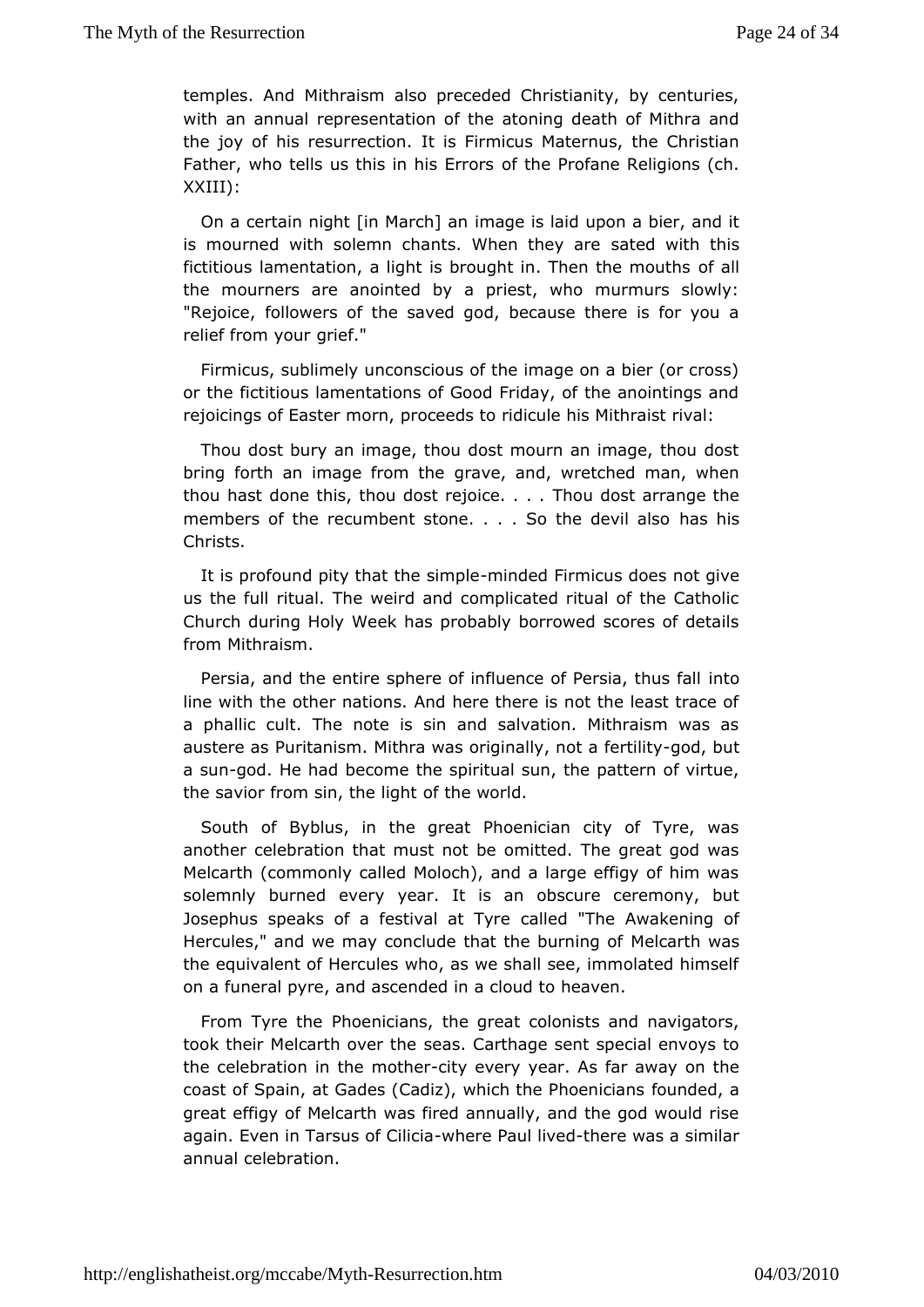Thus the old world elaborated its legends and bequeathed  $t$ to the new. The stream flowed on. But the Greek world, in w the new religdieowneloped, had, besides temples and priests of every one of these older eroul through that myths of its own, and we must see these befor an we the trained the meaning of this worldwide celebration.

### Greek Resurrections

About two thousand yearsC he is bother pioneers of the Greek race reached the shores of the SMead atmedra a pad with astonishment and delight on the blue waters and golden and islands. What were the precise features of the gods goddesses the fow ght with them from the north, what still more primitive deities they farotomptehole people whom they found already settled in Greece, how the brarpdose to sraachudally enriched and transformed their early legendssavt is difficult t But long before they became civilized, and borrowed the leg and culos the older civilizations, they had myths of their own which aptly prepthe for the religion of Attis or Adonis or Christ. For some reason, whichewle in the next chapter, the mind of man came in most parts toof the cworld to legend of death and resurrection which your religious neighbor probably believes to be the unique property of his own Church.

Let me giovree further illustration before we examine the Gree myths. When the Sppaniesshis crossed the seas to take the Catholic gospel to the "healten eincs", officy were astonished to find that what seemed to them a calrieatuy existed in the country. There were austerities and atonements, monks nuns, confession and communion, and many other remarka anticipations ow athes they brought from Spain. "The devil has his Christs," they said, Fwinth colled Maternus. For us these resemblances throw a most interesttimeg divgoliution of religion. These Indians, starting from almosthe athreeolar district other side of the globe, isolated by vast spaces from the rest world, developed rites and beliefs singularly like those of rit Buddhisim southern Asia and of Mithraism and Christianity in region of Meediterranean.

We have a relevant illustration of this stinval sopfrithe Aztecs which contains at least the germ of the death  $\varepsilon$ resurrection myth. I may quote a description of it which I wr quarter oceantury ago in my Church Discipline:

About the beginning of Apritheonfein est of the war prisoners at hand was chosen to represent dlhoethgeodd. He was in the resplendent robes of Tetzcatlipoca and awarded eight pagesand four of the mot charming maids of the community. He dined luxuriouslyth with the highest nobles of the land, and was in every way entertained as ifheegwerke impersonated for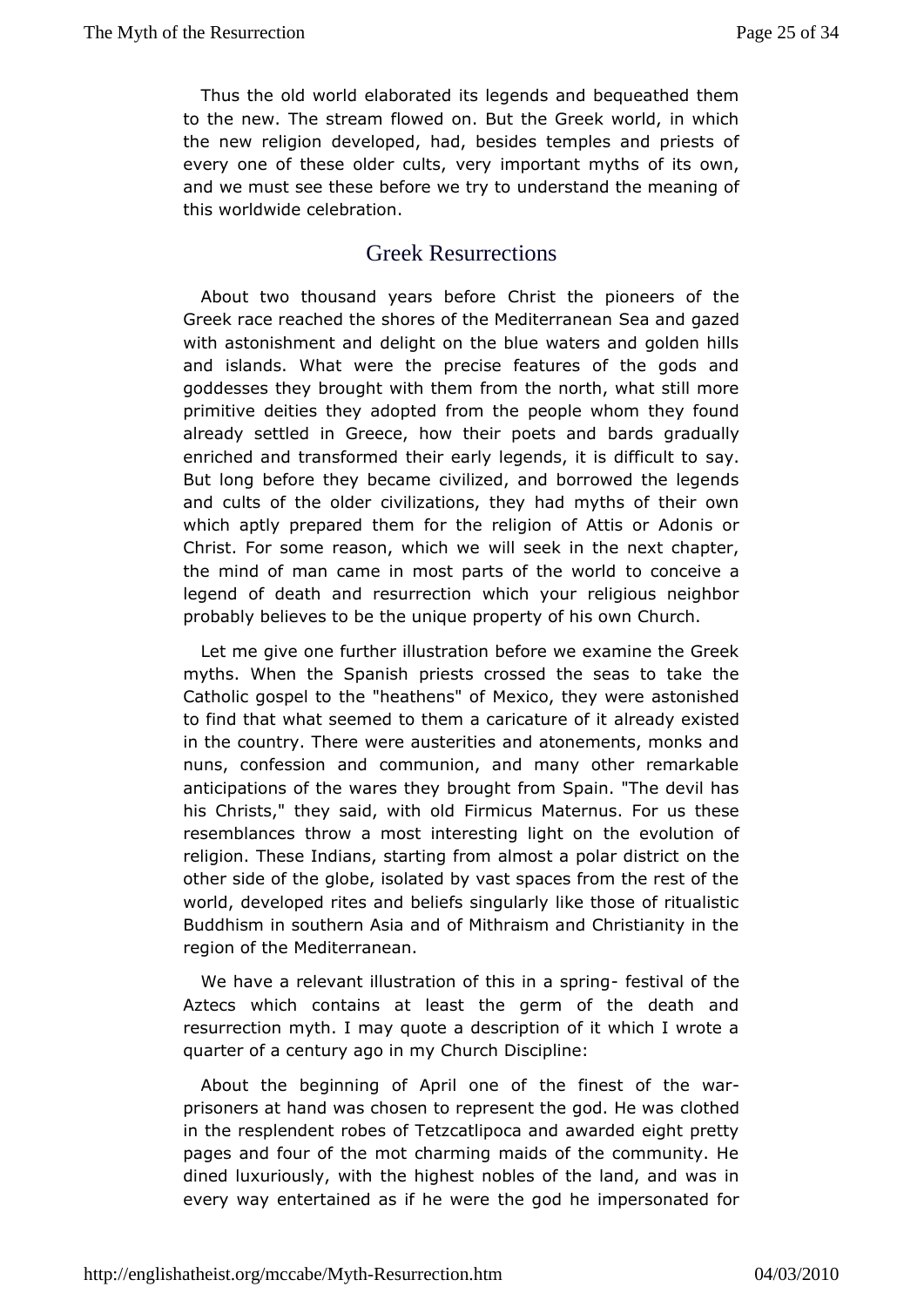twenty days. On the last day of his reoimppahishsair accompanied him on the royal canoe to the distant shore of lake and from the last kiss he turned with his pages toward sinister tembolwond. The pages left him at the foot of the pyramid, and he mount solitary steps, playing the sacred flute. When he reached the summsidized by as the Aztec priests and flung upon the ided paltar; and in a few moments his sated heart was quivering before heaven in outstretched hatched stacrificer.

We find the same practice in other parts of I the mancient fact, in one form or other there was almost a Worldwide belie the god, or a representative (king, prisoner, effigy, etc.) of god, died, had to die, every year. Gods, being immortal in som sense, rise again whedmeths where the death of the god himself was celebrated, the freetssurred the notion followed. But for a poor-waaptive or even a royal reproefsetheatgoed there would be no resurrection.

In Greece we find varioushim btbs ar upon this worldwide tendency of the human imagination. In hesome careases we have it is evidently modified by the contact of the Greeks the oriental peoples and for that we must make allowance. Bu ancient mytimsparticular, which became vital elements of Gree religious thought and d milifien, rized the entire nation with the idea of a divine death and ressudescteon, into hell and ascent into heaven; and these legendsthand ithe piritual reached the height of their popularity in the period before spread of Christianity.

Zeus, the -*t*aty her, the great god of the oGrees op losn, ding to the Roman Jupiter, was mated with Hera (Juno). But in G mythology another mgaotdrolens Demeter, is awkwardly placed on much the same as Hera, and was much more popular. Most probably she is the coustbeneearly the goddess of the people whom the Hellenes found in possessessiowheonf they entered it. "Meter" is the Greek for "mother," and, alth "De" is not the Greek for "earth" (which is "Ge"), it is probat same word an earlier tongue. We saw that in Crete, which influenced Greece beforreeks arrived, the only deity was the mothearth goddess; and scholars ed not ave paid sufficient attention the persistent statement tbatGreek writers they got their "mysteries," originally, from Crete.

We will take hatt the Greeks found this om the serso deeply rooted in the mime oopflehamongst whom they came that they had to admit her to the Ol& mooding enamidely. had a daughter, Persephone, who also had to be admitted. They course, made her the daughter of Zeus by Demeter, and the of Pluto, the ber of the world of the dead. But this "descent in hell" is the maino point erest for us.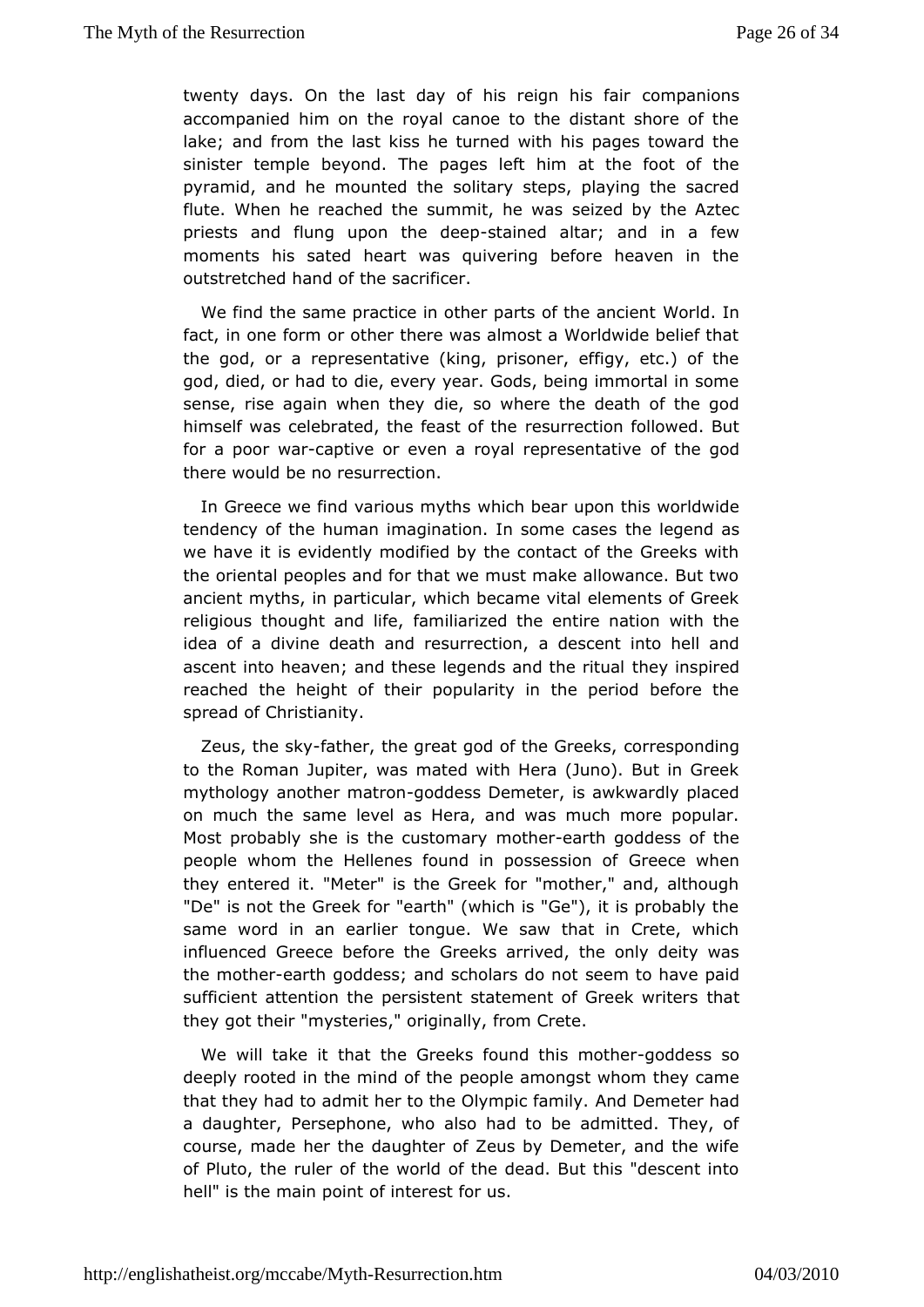The finished legend, as we find it in entrear sebegih says that Pluto fell in love with Persephone (also called Kc Cora, "the maid"). Zeus, alwags tu geod dand very human, advised the god beounder world to carry off the divine maid by force, as Demeter would to meever to her going below. So one day, as Persephone was gathering the weese sithal meadows, Pluto bore her away. Demeter searched the whole e intears, for her da-mashters had sought Osiris, as Ishtar had sought Tammus, the women sought-a6drist scovering where she was, nagged Zeuband to the Huto to give her up. Pluto agreed, but the desperaitred uccent Fierrsstephone to eat a pomegranate; and this, in Greek legend, made he permanent citizen of the underworld. There was the use compromise. Zeusthsaatids he must pastshiordlater legend said onheal-fof the year underground two hirds with Demeter.

Mother and daughter, the spirit wefglext and dand the queen of the dead, were honored with great and popul celebrations twice a year, at the time of sowing and the tin reaping. Oudroffound these popular spring and harvest festival -the two primeval festival buman caldedar oped the famous Greek "mysteries." Butabomeqthoereven mother and daughter, cannot satisfy the heart. A somoncefr god must or later appear. Feminist writers might remind me that t developmemeans that the primitive rundem (ematriarchate) of the world was antvlaadsed and superseded by the male; and, although it is now clear the terme weas a universal matriarchate, there is, perhaps, a greatt death ob thy uth in

The divine son in Greece was Dionysus: known to the la Greeks and Romans as "Bacchus," which means "the noisy on "the rowdy one; god of wine. Scholars believe that he was ar old vegetation or fertiilmitythgeodbarbarous country north of Greece, and was adopted by the Ghreeierk sleglennds, however, they made him thoroughly Greek. He was the son Zeusand the virgin Semele; and the physiology of these div amours in Greek leggesnudch as to leave the mother a real virgin, so that Dionysus haddirahviHgeima, wife of Zeus, was angry, and the mother had to gis enecribe it thin in a cave, on a journey; and even then the child had to be to see senctape away the vengeance of-Henrecoach Hera.

The goddess, however reprhaed venge by visiting him in his early manhood with a kind of infsenity, oand he wandered over the earth. He crossed rivers einod thank de shed myad other miraculous adventures. His character was twofold. On onehand he introduced civilization everywhere: on the other, introduced the awnidethe frenzy of intoxication everywhere. There were two versions of nhicsnendegend he descended into Hades, brought out his mother Semheleas acne on dweidth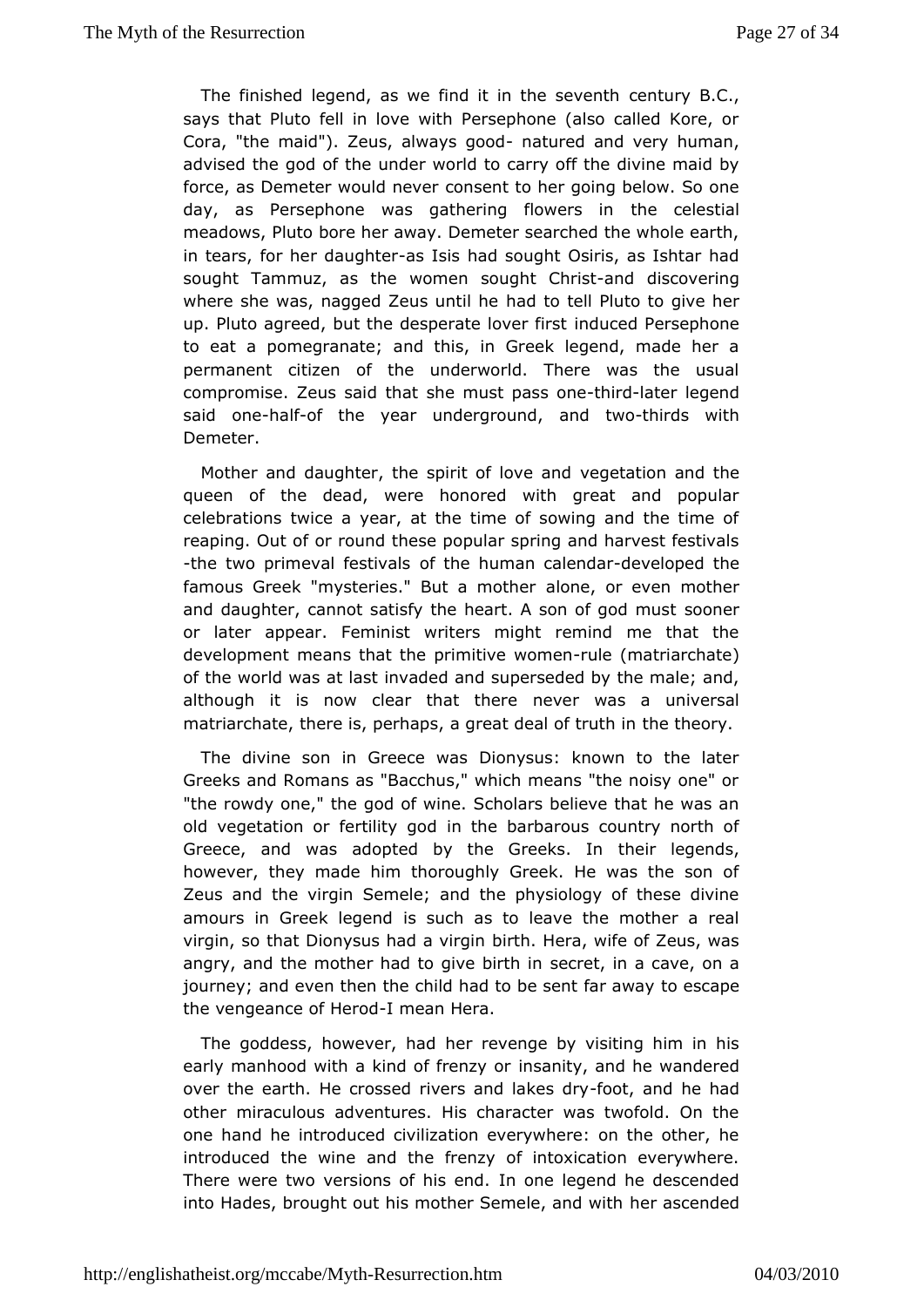to heaven. In another he was cut to bits by the Titans, but restored by Demeter, and rose from the dead, and ascended heaven. At bhirs Hestival he was figured as a sweet divine babe in a bas-certadle, with the virgin mother Semele. Usually statues represented him as a handscomoed. young

The "Dionysiac Mysteries," held in his honor, seem to have wildmeetings in commemoration of him as the god of wine a love, and do not concheene. Respectable folk dismissed them as mere "orgies." The truth ishtah et, pasviously said, an ascetic and spiritual philosophy of Glifeee csepraesa dweinlas Egypt and Babylonia before the time of Christ, and there  $\overline{y}$ those who reacted upon it by having a candid celebration of flesh" and det sinus impulses.

The ascetics seem to have had a purified isversion of celebration in their "Orphic Mysteries." Orpheus does not in us, bun the pageant there was a representation of the death and resurrectio Zagfreus (a variant of Dionysus). He was torn to bit by the Titans, and partaxible of his mother Pe-ws hemone some regarded as the moDhenysuEseus built a new Zagreus round the heart of the dead gos do wight to the brought to she him.

But the "Eleusinian Mysteries" were the mE ost stiam ous, as where they were held, was only a few miles from Athens. In wandering in search of her daughter, Demeter had sat by a w Eleusis (tahse woman of Samaria did) and had, unrecognized, been taken on at theoworvals a nurse, until it was found that she was turning the babeiminmtoortaan. It is, of course, the same myth as that of Isis, and, as in iG risse koluin drature in the seventh century, we cannot say which detoaib wed this from the other. We may conclude that Eleusis was one of the centerosf the phellenic cult of the divine mother and daughter, and the EleusiMiyas teries were in their honor. There were solemn processions from Athemspufafsyts the worshipers, and long nocturnal ceremonies which incluided the pageants birth of lacchus (another variant of Dionysus) from Perseph themourning of the earth and Demeter when the young godde descended intoahella rejoicing at her rise again into the world of the living.

Thes begends and celebrations, amongst the most famous and popular of the relliige ows the time, made virgin births and resurrections as familiar as et heenteday's every child of Hellas. And this was not all. More poblet ancies il (own as Hercules), the patron of hundreds of trade unions, the hero rolled into one all the adventures of all the strong men, so that still speoafka mighty task as "herculean."

Heracles had a virgin birth. **Alls ment end avas married**, but, on account of a vow, still a virgin wheer, Zoens visited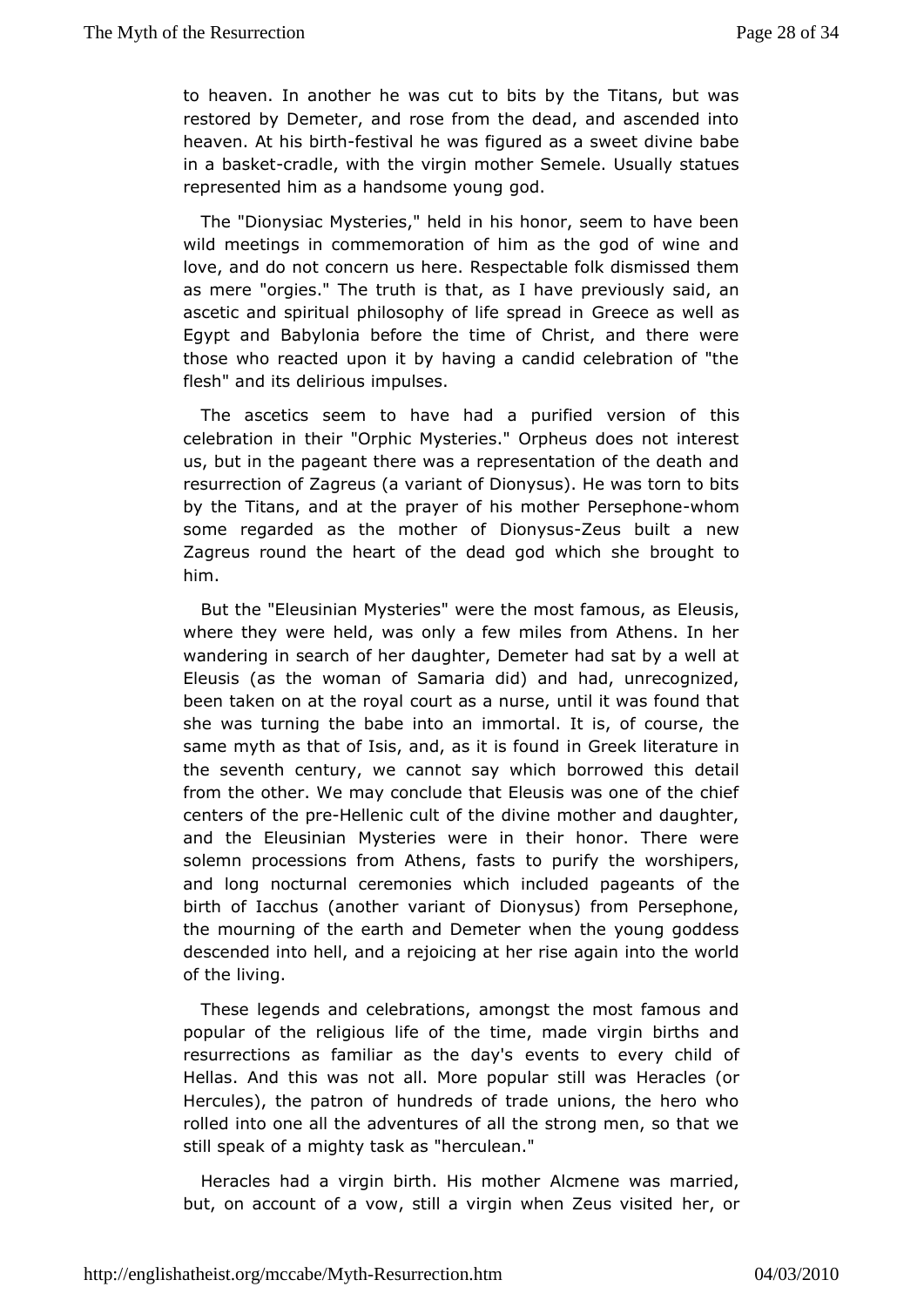the power of the Almighty overshadowed her. There was the u threatening of the babe's life, and he had to be born in secret hidden aw $B$  w.t the jealous Hera promised Zeus that she would lay aside her angervoifunthedemoid would achieve twelve great works. These "labors of Heortc unless rest us, but the end does. The wife of Heracles poisonendadema and he funeral pyre and got a shepherd to fire it. A cloud came down heaven, and from the summit of the pyre Heracles was seen b disciples rise physically in the cloud to heaven; just as, hundreds of years lateulditbe written of the ovirgin prophet of Nazareth that, from thæ bulmminteowas taken up, and a cloud received him out of thei, r9)sight." (Acts,

Finally, in southern Greece there was another annual celebr the Hyacinthia. Hyacinthus, youngest son of King Amyclas Sparta, was has nodsome that Apollo came down to play with him. And one day the a gooid dentally killed him as they played quoits. The hyacinth (a floweGroefe khspring, a small purple iris, not our hyacinth) sprang up out of a his bood blo mourned bitterly. But we see fromelize fbas his tomb at Ahmaytclae he ascended into heaven accompanied by a choir of divine nyi The annucallebration occupied three days. The first was given mourning, the second atto joy, the third remains obscure. But it is the usual story. Somgodnwiheontwas slain and rose again in the spring was adopted by the hespeedstal which in Sparta. Resurrection was to the Greeks as familiar an ide awakening in the morning. The Christian legend was not a pie folly to the encause it was impossible, but because it was bana Aesculapius had rainsændy sforom the dead that Zeus slew him lest the whole race of mortals as the udeath; or, as others said, because Pluto found his lower woonflot' rodwed sa worled its citizens. And Zeus had then raised Aesculapius himself from dead and taken him into the company of the immortals. T Greeks, by the ethole oofid era, had come to realize that these were legends. And just the Translation along to tell them that a god, a vgogdi,nhad really beene sseanithly in Judea and has risen from the dead! They laughed.

### The Meaning of the Myth

In dealing with the mythoring inthusirth, we are apt to lose our judgment in this wonderful worked of releiggeinds fairy tales. If we find, as we do, a new religion bippearing in the century with a story of a slain and resurrected god, and we clearlty hat such a story was current all over the world for  $a<sub>j</sub>$ before the tientury, we are very prone to conclude at once that the new religion boirtrsows teadry from the old ones.

That is not strictly logical. If, the slow get samular grow up independently in four or five parts coofulled appeart arthur it independently in a sixth part. We say grow up, but we m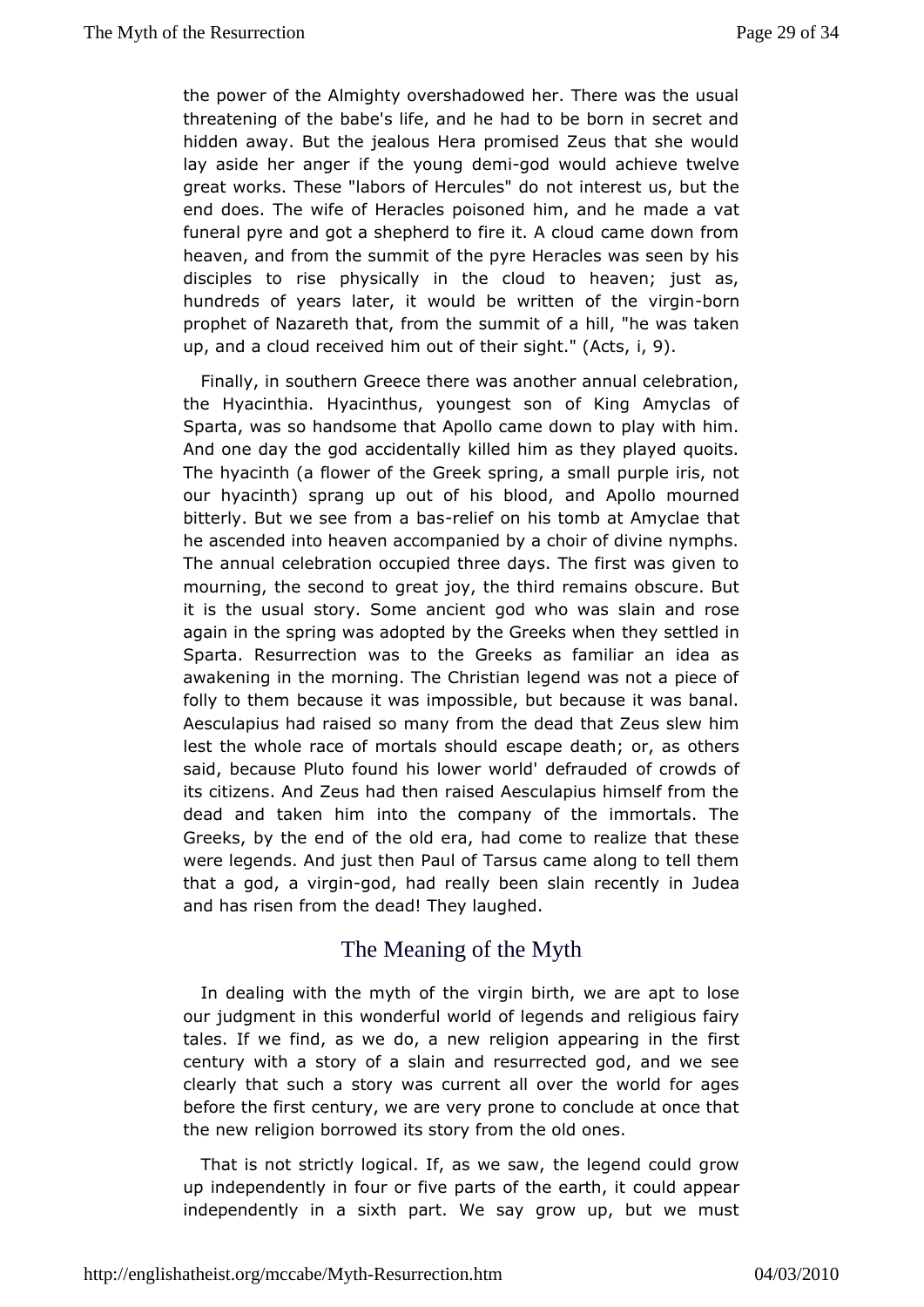remembethat legends are not like plants. They do not necessa require a germ fporeviaous plant to engender them. The Greek (or  $pf@reek$ ), Phrygian, P $efegsj$ an, and Babylonian legends of death (or at least descent wortholdtheanlook were resurrection arose independently. Why not the Christian? We out of court the Christian's claim that his story was qu independent becaussebased upon a fact. The analysis of the evidence for it in the New Twehsitral terminade in the second chapter, demolishes that belief. Tehweirdeenise on hight the belief existed amongst the followers of Jesushsome years aft death. But we must reflect before we say that the follower Jesus merboby rowed what was said of other gods. The story o the resurrection as we ihaw be Gospels seems very plainly to have been built up in part **older of the older of the must**, it is true, not strain the parallels and interpretime it cantions. Conybeare, the chief rationalist critic of the mas theologists, me justified in many of his criticisms. Jesus, they point out buried in a cave domotck So was Mithra, therefore. . .

Conybeareghtly points out that in stony Judea a man was generally buriedoichtamb. Again, it is said that Jesus walked on the water, and thoad milmeandeered two asses on one  $occasion;$  and there is a legend thant  $\Phi$ , io thoy scuress a river, commandeered one of two asses, and wtatwalked on the bearing him. It seems very doubtful [that] the ignorant write theGospels knew that not very common legend; and the para is, in any case impeer of ect.

But the finished Christian story of the resurnt ection does se have been borrowed. The two days in the tomb are suspicious descent imteoll is quite plainly pagan. The weeping women ar very suggestive of borTrhoeviansgcent into heaven in a cloud is obviously borrowed from Heracleens. A sadhse os things do not appear in the Christian story untiltheat tendorofabloment first century, there was plenty of time for the legend to pic these bits of earlier stories. The early Christian who knew instance, the atacles had risen to heaven in a cloud from the to of a high pyre befodischpstes would not mind. "The devil has his Christs," he would say inttewas eat anticipation.

How far is it likely that the basine pyrimonititiive execution and resurrection of Jesus was borrowed? tThe atmit heit seems crucifixion is probably historical: unless we reject the who Paul's Epistles. Paul, a few years after the event, living first the Jewast Jerusalwe monever denied the croucountidxion hardly be misled on spootht.a The actual account of the "passion" is clearly a legendary extphænsdioennt,h biut self seems to be part of the human story of Jesus which the Jew their early conflict with the Christians, never questioned.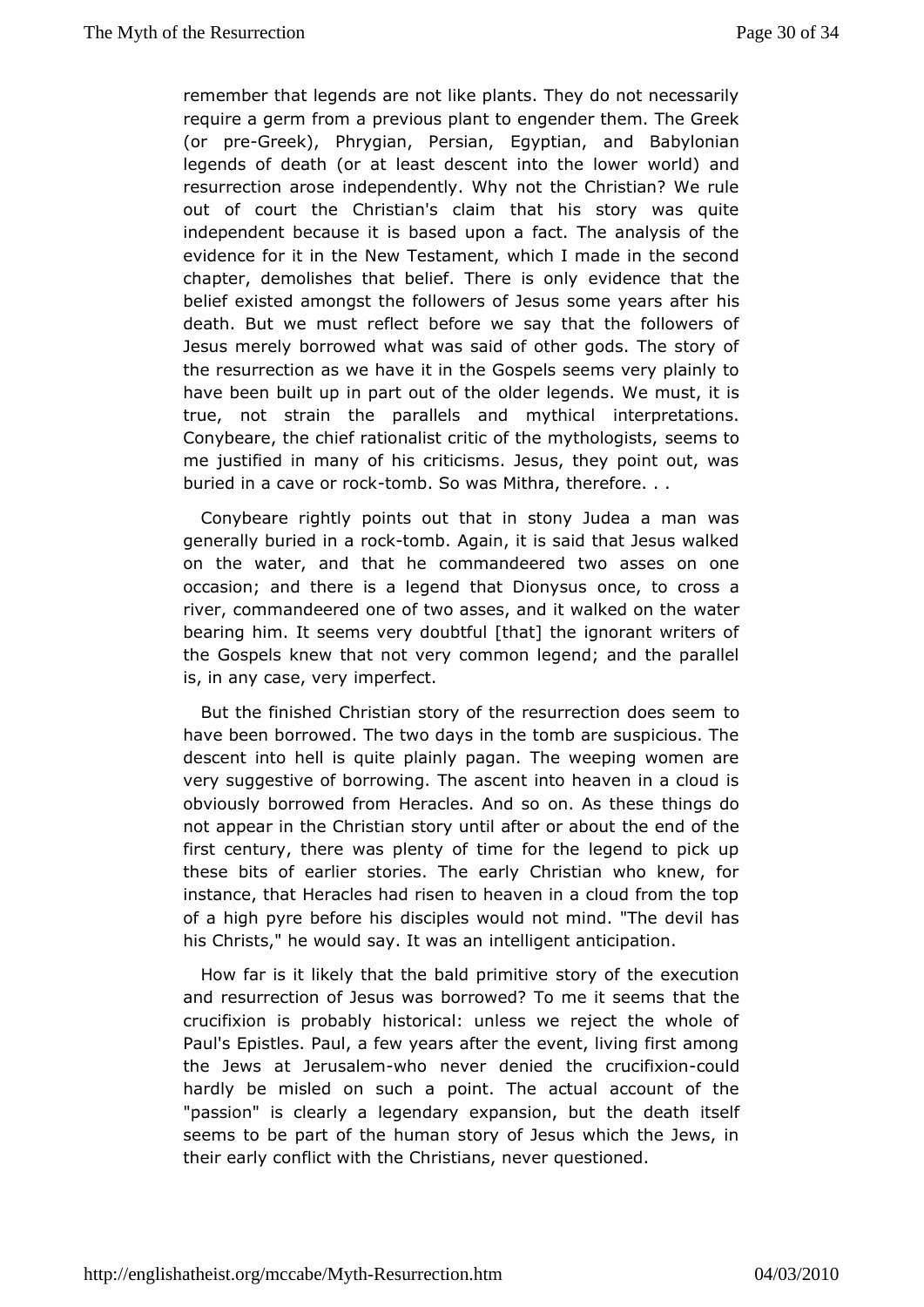The question whether the early followers of Jesus then, within few years of his **beanto** wed the myth of the resurrection from other religions and applied sitn bot bimple as some of the mythologists seem to suppose. Where **ven Perte**d was he was won by the arguments of Jewish followers of Jesus in J and, if we proceed on patient psychological and historical li inquirynstead of bluntly rejecting the whole story, we have to how much timemediate and ignorant followers of Jesus knew about other slain and resquordscteachd how far, if this knowledge were current in Judea, they wbald venture appropriate and apply it. On the whole it seems more scientif reasonable to suppose that, since the contemporary world saturated with saurrection myth, even Galilean fisherman knew some thing about it, athob tMassianic school held that the Messiah would rise from the deatche  $O$  that the hand, since the Gospels unanimously represent the disciples addes dejected scattered after the execution of their leader, and quite unwil believe in his resu-arepodint in favor of the historicity of the narrative, since later glorifiers of Jesus would hardly concod thing stseems clear that they did not then regard him as God.

Working on sobepaathednt lines, therefore, one is disposed to think that the disciples, ob the somm, e had come to believe that Jesus was the Messiah, without forming of hips divine nature, and that his execution shattered theme belief for a Then there was the rally which we are accustomed to find in circumstances. Possibly some of the women thought that they like Pasu, bjective visions of Jesus; and such things could ea in a few yearsottajle ctive form. I have traced modern miracles, both Catholic miracles a and of Sprodies it ualist miracles, through five or six successive writers and compigensal to documents, and it is curious to see how each ampoinfeiews ord and theirs omits others until the story looks quite troainf semiesnstion Oral of a story in the imaginative East, in a period of extreme ne exaltation, would account for the simple story of the resurre as it fing the ars in Paul. We have, as I said, no witnesses to resurrection, sontch atuth of the Christian belief is hardly worth discussing; but we heaven einway to account for the belief itself. Later writers or Greek could disatdadn snythical details, but it seems true neither to human nahtiusitory otro to imagine the earliest Jewish followers of Jesus recalling that or Osiris had risen again and so saying that Jesus had don same.

In sum, I should say that the universal belief in a slain resurrected tchard ws light upon the Christian belief by showing us a universal frame wthimo hnot uite easily, in many places, made a resurrection myth. We do not makimy wof how we obscure "Messiahs" who figure in Jewish history may have ha same or similar stories told of them. But none of them ex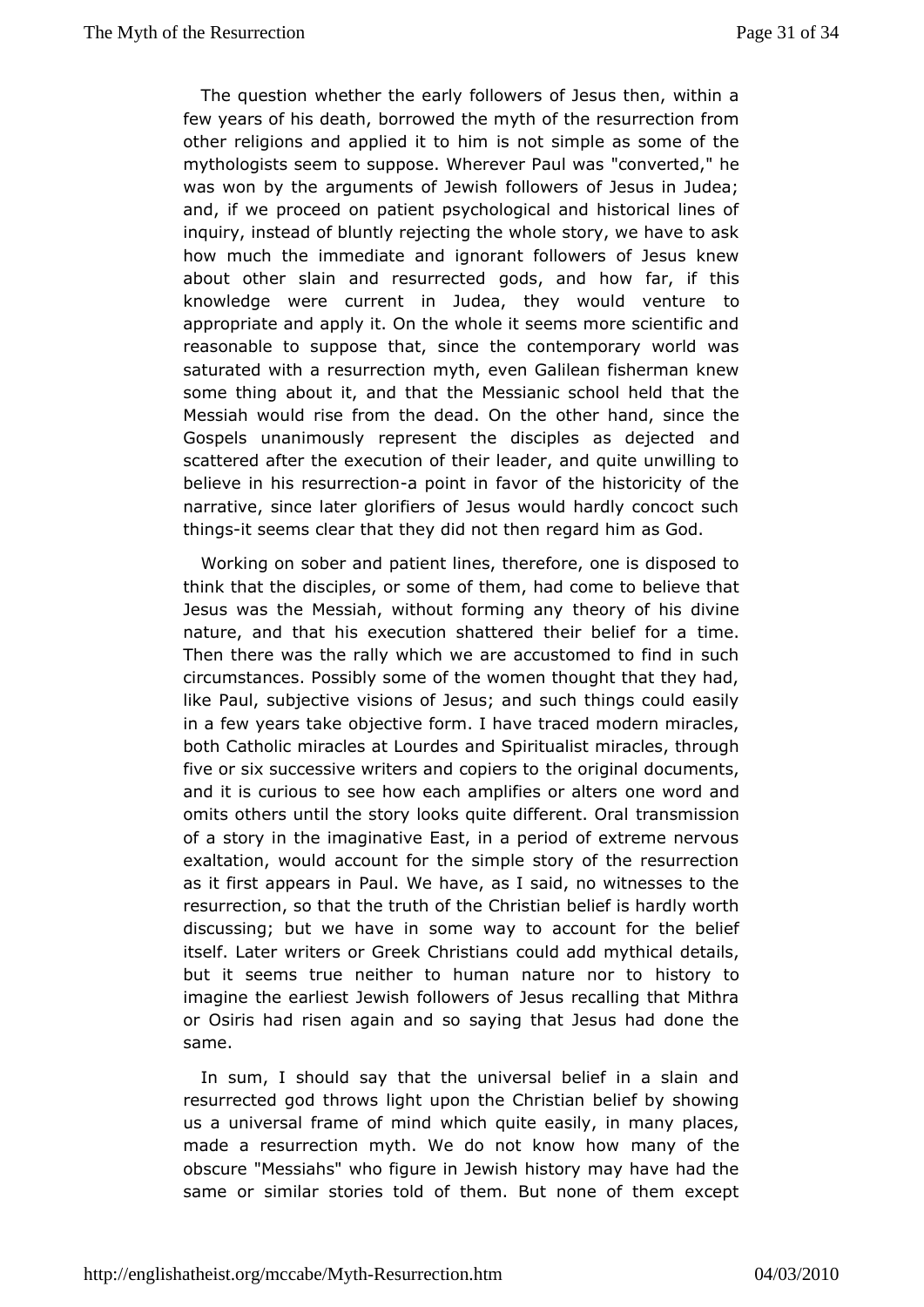Jesus had a  $\mathcal{S}$ fa $\overline{\mathbf{u}}$  arsus to spread his cult. But for that fiery an indomitable littlehisstany would probably never have had to record the sto Chrostianity.

And Paul gave the new gospel its charactersic features ascetic and theological features. Jesus, an embodiment of died to samen from sin. The modern preacher stresses this aspect, and asks us to amitheat atories of Osiris and the other slain and resurrected Cghord stial mestory is a spiritual story, he says. Is it? In point of fbatseshefvietryare repugnant to the modern mind. If Jesus died tsoins, ave men from it was, as Paul says, from Adam's sin. On Christian principl death  $C$ fhrist does not atone for a man's personal sins. But o the less educ& herdstians now see anything "spiritual" in the idea that God condemned obihium an beings to eternal torment for the sin of one man. It is but but sordid tual,

That was a mistake, of course, says the Modernist. Paul everybody else were-uwridnothe end of the nineteenth century. The sperlitual significance of the Christian story, it immense distinction fortohmeradleath and resurrection myths, is its moral inspiration. And the is Mondernot is the team position than the Ancientists. As I have shown, at the Ositisfinsis its latest form, the Greek Mysteries, and the cult of Mithra exactly the same moral message. The celebration was a rebu sin, a exhortation to purity, a promise of personal resurrecti There is nothimigue in the Christian story. What is unique is the fact that of astirulogegling cults of that wonderful age Christianity alone survived and the envanuel dedl am now devoting a series of books to that. There ns, mwoereshall see, miracle or mystery in it than in all that twey healve yet

But we are at the same time making a broad study of relig evolution, and a word must be said about the meaning of general myth solfaian and resurrected god. It used to be thought that it was a fanciful cafliengeo raynnual death (in winter) and restoration to life (in spring) lofish meo wumore generally thought, with Sir I. G. Frazer, that the publie intermediation on myth is based is the annual death and spring resurrection o spirit of vegetation.

We have a natural tendency to make a fistinegilleartgheeory number of related facts, but in some cases it is a mistake.  $H_1$ particular, we have two g-relast face and restoration of the sun athobe decay and restoration of-ivne gheetataicothual order of nature, and nastion resolvere more impressed by one than the other. The death and restuinthereation profinstance, seems clearly a solar myth. The story of Deemether (mother and her daughter just as clearly refers to vegetation; and the ofIshtar and Tammuz, Cybele and Attis, is equally clear. The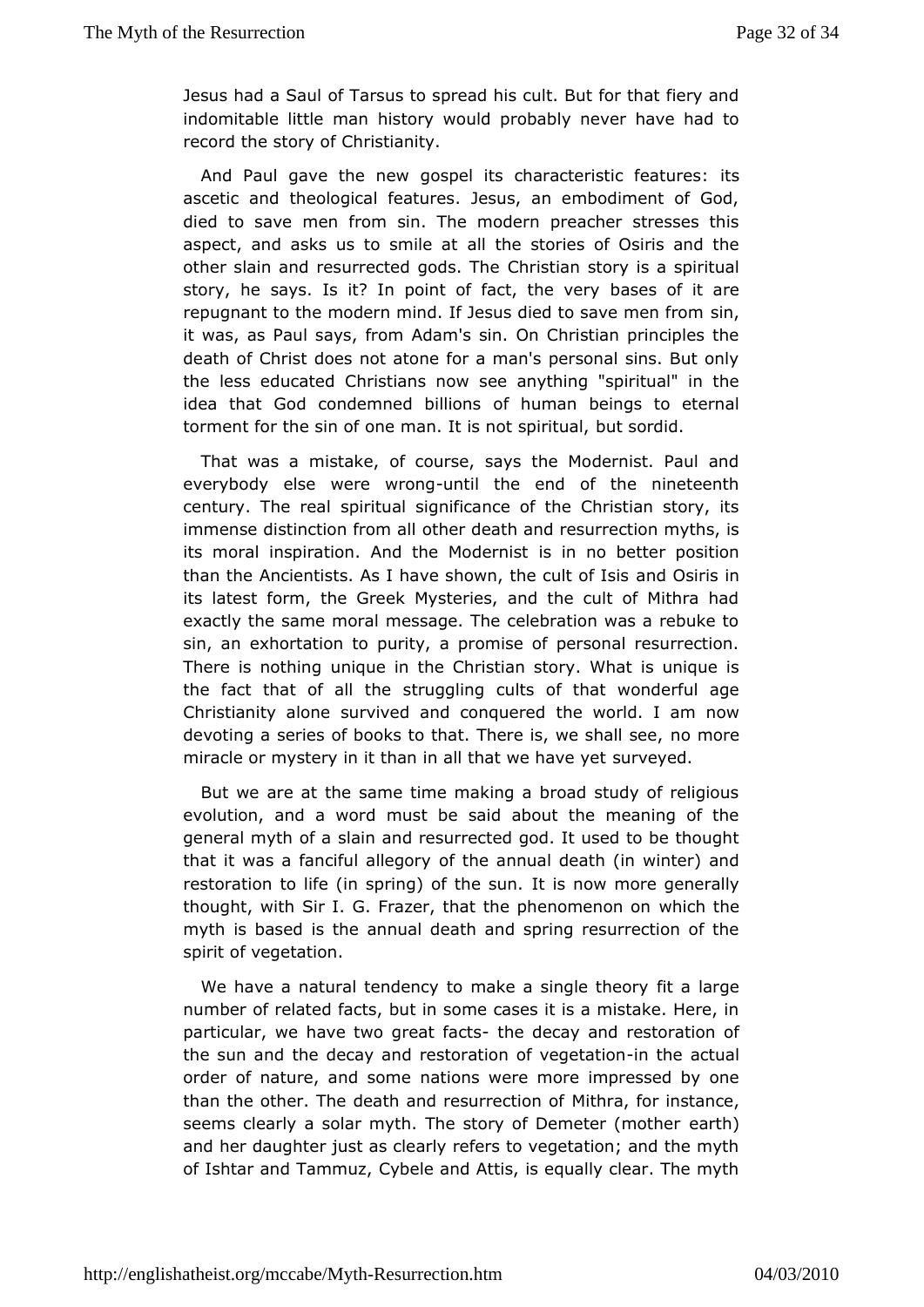of Isis a  $\Omega$  diris was a  $\sigma$  and: but the evidence in Frazer and the time of cthe debration (November) are against them.

The phenomena of nature's ageantlare very different in different countries. To the northerweller or the men elevated and temperate region the annual "slayingm" or dal at least illness, of the sun, which leads to the rigors of winter, is morestriking than the slow dying and slow rebirth of nature. the southerner wahing of the sun in winter is rather a relief; while most of the vegedætadndusring the greater part of the year, and it is the sudden and ungshonoint of solvers and corn that impresses. So we get both solar annual these,  $q$  and tion combinations of the two, and, as the season of rain and gr variesonsiderably, we find the celebration at different times the year.

Butwhat a consummation! Man in his childhood speculates the annual pageamat of nature. What does it meane a Mather and fathseky never die. The wan west there. But the spirit of the sun and the spirit of the cornoaned cheene edvery year, and rise again. Or perhaps they merely pats the a season underworld? Man weaves his fairy tales about the great pag The soon God or the daughter or lover of earth is slain, or die is dragged tou hide rworld every year. We mourn -with mother earth; we rejoice riens to beation.

Then the ideas of sin and virtue enter. Treegardeende to be as conditions of one's immortal lot. The life beyond had at beenconceived merely as an eternal duplicate of this. The death and resurrecfiecsntivals were more or less in the nature of religious magic. They we mot fortility; and love and feasting promote fertility. Now bteh condexamenthical. The next world is purely spiritual, and you muwithostime into it on your soul. The robust and wicked old celebrations bec "mysteries." At last, by a curious chain of historical accider oldSumerian myth of a fall of man enters the story. The god  $r_{\text{f}}$ dies to atoue the race; and for two thousand years nearly th whole race pretens that der in the shadow of the cross. It is fast fading from the earthofin bundered thousand priests. The pageant of nature has a new sioniteen peret Telme pageant of religions has a new interpreter: histomyth we and dscard legends. We chart our way in the light of new knowledge and strength of a new consciousness.

Joseph McCabbndex

Site Menu| Home| Guestbook Religion Menu| You, A Real Christian PChristian Cliches Christian Family ValuesForum| Email